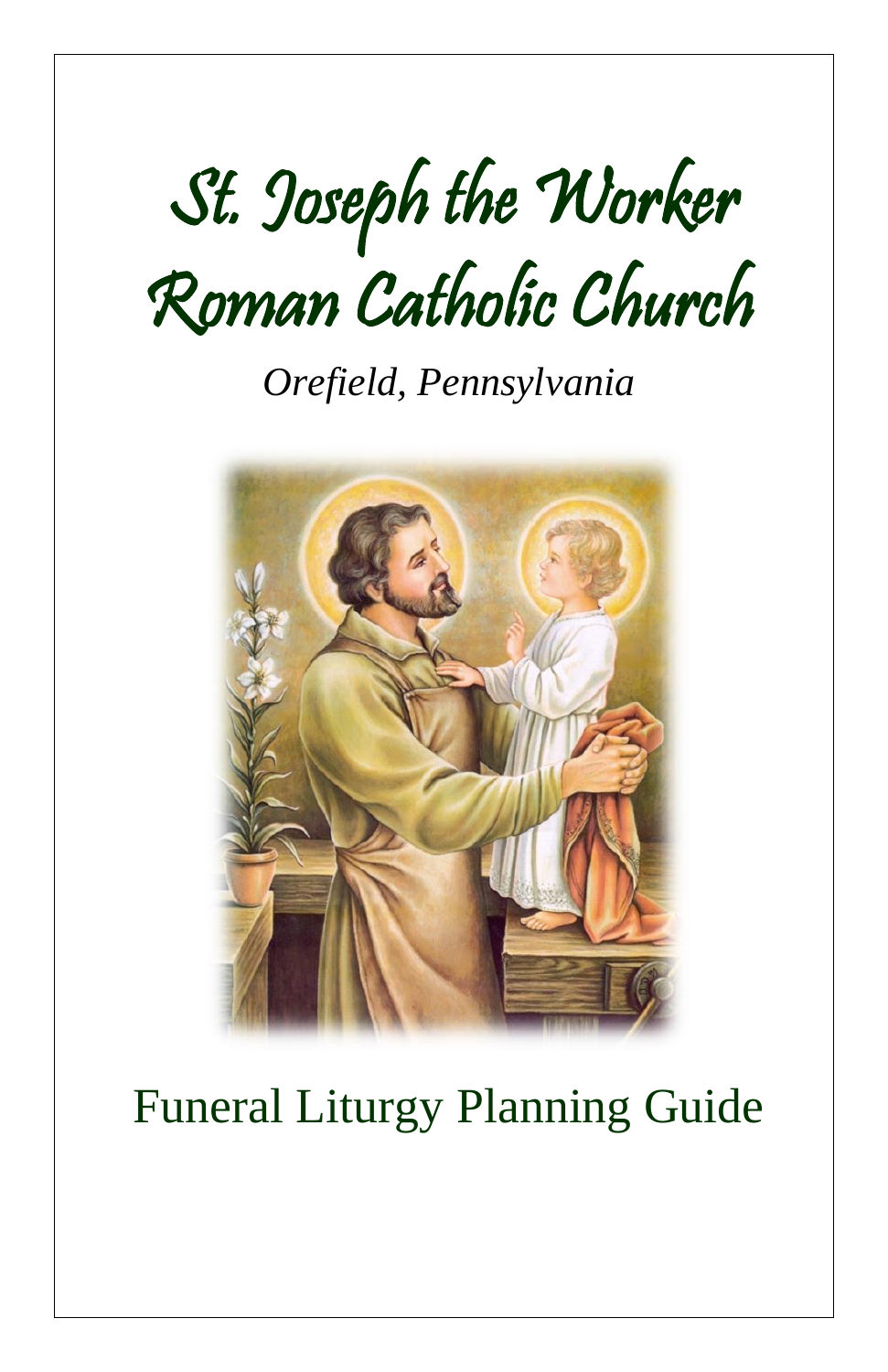To Those Who Are Bereaved:

On behalf of our entire parish I wish to extend to you our heartfelt and deepest sympathies at the death of your loved one. This is a difficult and emotional time and I pray that you feel the prayers of our parish assisting you during these days. It is through the power of prayer that we gain our strength in trying times, and there is no more trying time then the time of death. It is our common prayer as a parish that Jesus, through the power of his resurrection, grant unto you peace and understanding.

This booklet is to assist you in the preparation of the funeral liturgy. The liturgy, by its very nature, is a celebration. A funeral liturgy is no different. It is a celebration of new life, the new life that we pray your loved one now shares in. This booklet will aid you in making your final good-bye truly the celebration of life for which it is. The funeral liturgy is also a time of hope. It is with fond hope that we pray for your loved one that God be merciful and grant unto them eternal life.

We stand with you at this time and we are ready to assist you in every way we can. Please let us know how we can help you, and if we possibly can, we will. And once again, on behalf of the parishioners of St. Joseph the Worker Parish, I extend to you our prayers and sympathies.

Sincerely yours in the Lord,

D K Smooth

Reverend Monsignor Victor F. Finelli, V.J., J.C.L Pastor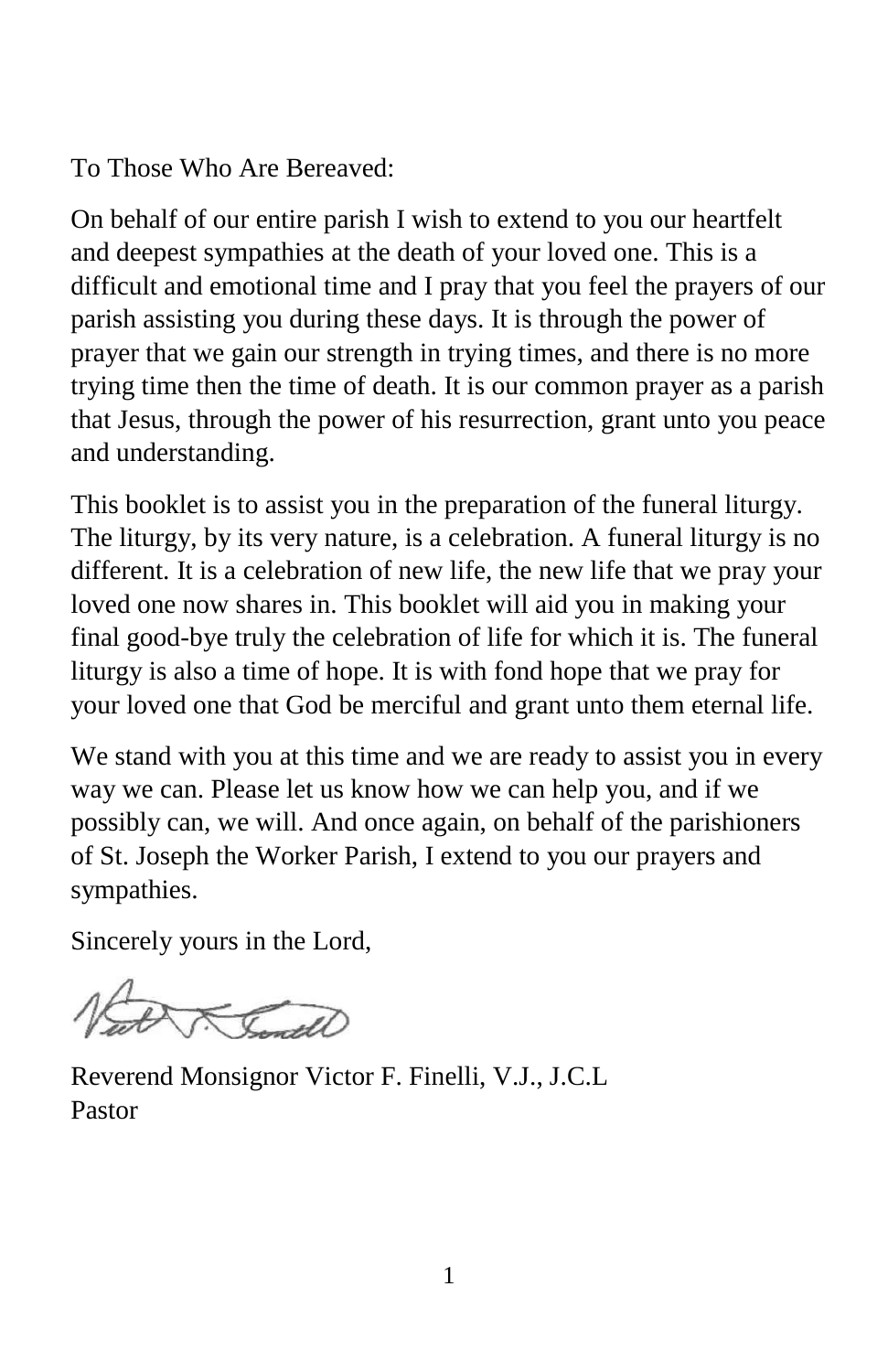# *Readings*

In the Sacred Scriptures, God himself speaks to his people. It is because of this that the readings are held in great importance within the celebration of the Mass. As Jesus wept for his friend Lazarus, we too weep for the loved one who has passed from this earth. In the Funeral Mass, the readings help us understand and deal with the death of our loved one. We hear Christ's meaning on death proclaimed while they also nourish our faith that we will once again be with them in God's kingdom.

The Catholic Church has a pre-selected number of readings from which to choose that are appropriate for a Funeral Mass. We ask that you please look at each passage carefully and choose those words that you find most meaningful. You will choose a First Reading, Second Reading, and a set of prayers used as the Universal Prayer. The cantor and organist will choose the Responsorial Psalm and Gospel Acclamation, which is sung before the Gospel is read. The celebrant of the Mass will choose the Gospel reading. If the deceased or the deceased's family members have a favorite Gospel reading, please let the parish funeral planner know so that it is passed onto the celebrant as a suggestion.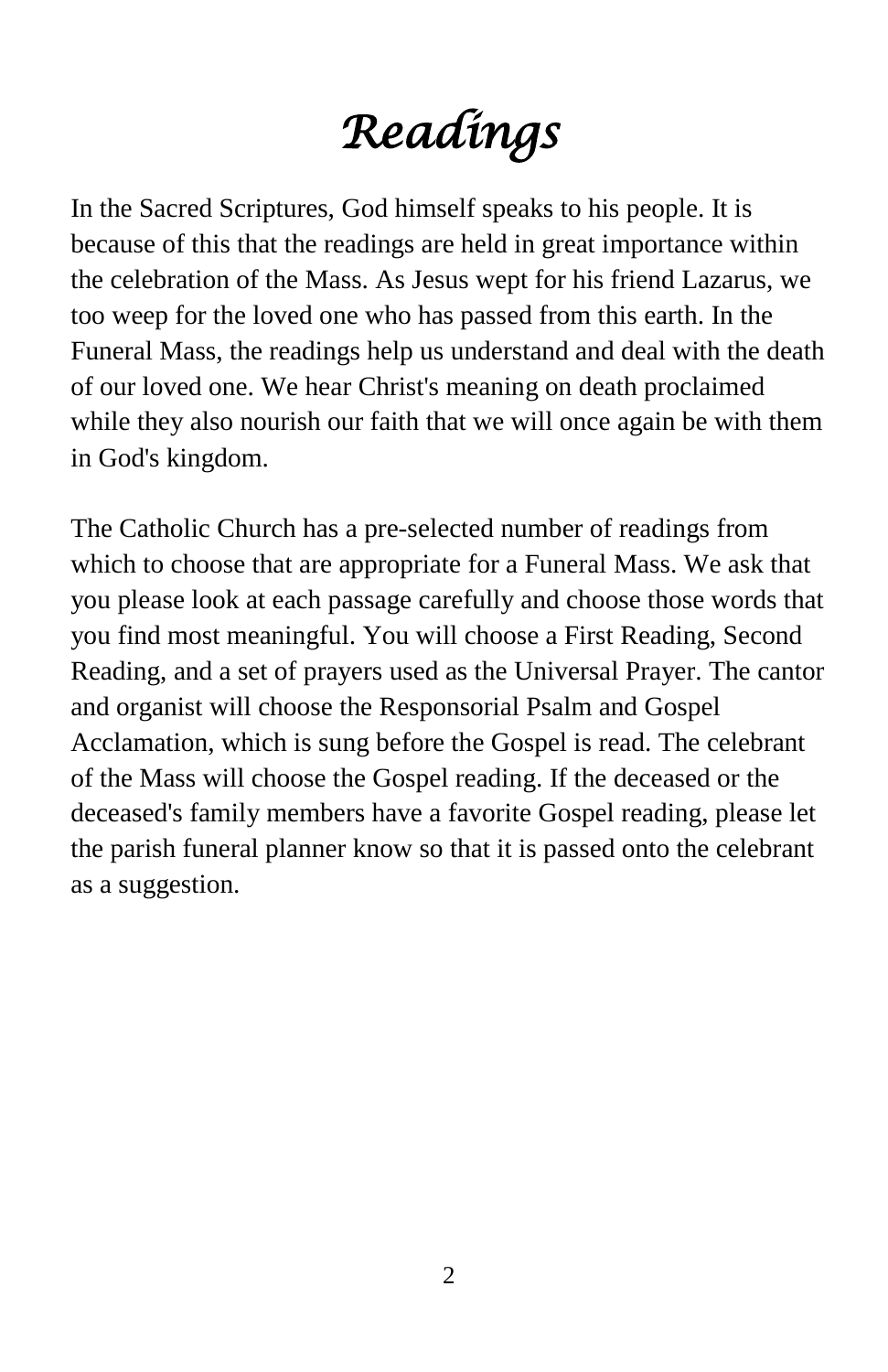*First Reading* 

Please choose **one** of the following.

**C1**

*He acted in an excellent and noble way as he had the resurrection of the dead in view. - 2 Maccabees 12:43-46*

A reading from the second Book of Maccabees

Judas, the ruler of Israel, took up a collection among all his soldiers, amounting to two thousand silver drachmas, which he sent to Jerusalem to provide for an expiatory sacrifice. In doing this he acted in a very excellent and noble way, inasmuch as he had the resurrection in view; for if he were not expecting the fallen to rise again, it would have been useless and foolish to pray for them in death. But, if he did this with a view to the splendid reward that awaits those who had gone to rest in godliness, it was a holy and pious thought. Thus, he made atonement for the dead that they might be freed from this sin.

The word of the Lord.

#### **C2**

*I know that my Vindicator lives. - Job 19:1, 23-27a*

#### A reading from the Book of Job

Job answered Bildad the Shuhite and said: Oh, would that my words were written down! Would that they were inscribed in a record: That with an iron chisel and with lead they were cut in the rock forever! But as for me, I know that my vindicator lives, and that he will at last stand forth upon the dust. Whom I myself shall see: my own eyes, not another's, shall behold him; and from my flesh I shall see God; my inmost being is consumed with longing.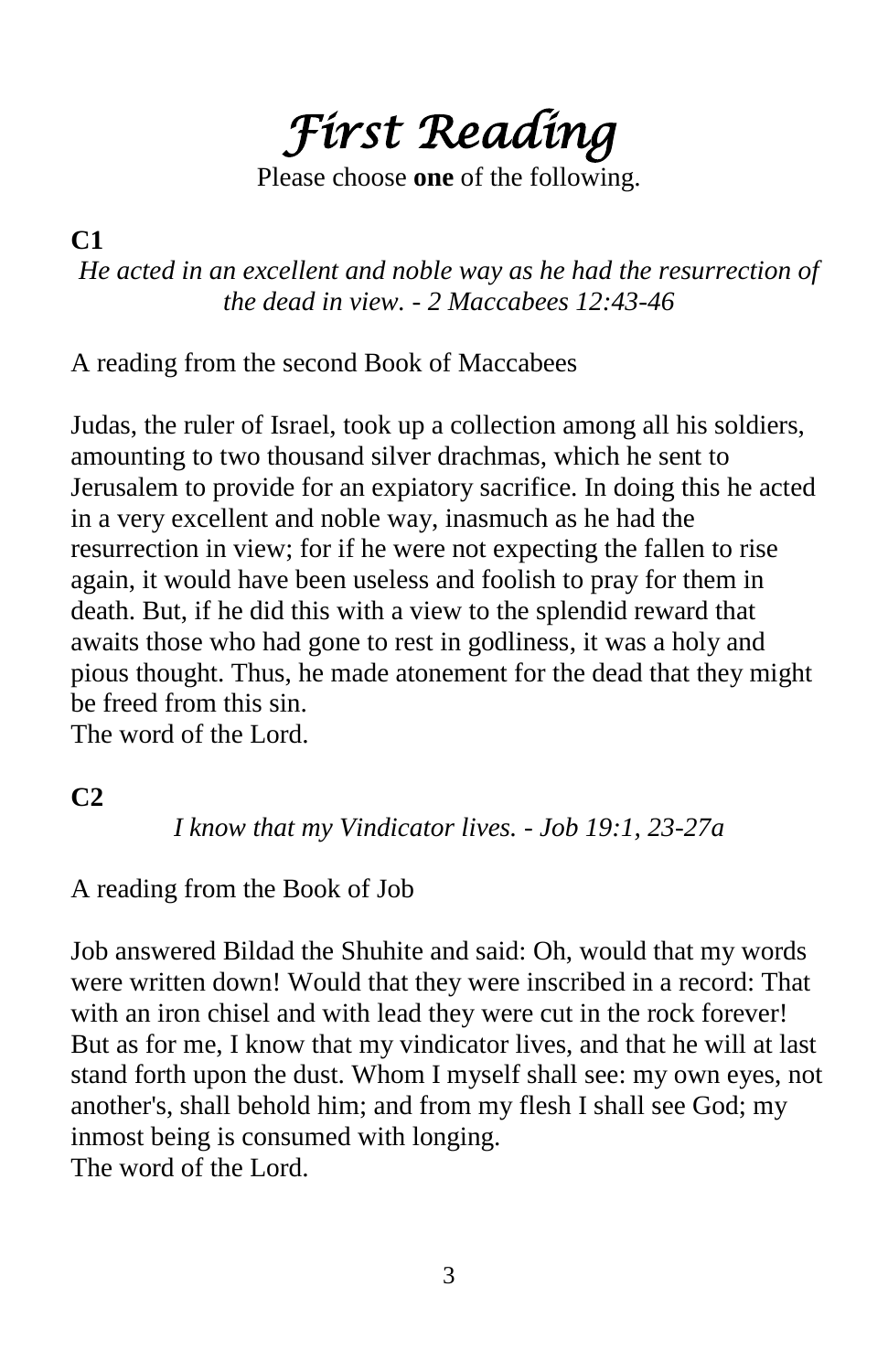#### **C3**

*As sacrificial offerings he took them himself. - Wisdom 3:1-9 or Wisdom 3:1-6,9*

(NOTE: There is a short and long version of this reading.)

#### *LONG FORM*

A reading from the Book of Wisdom

The souls of the just are in the hand of God, and no torment shall touch them. They seemed, in the view of the foolish, to be dead; and their passing away was thought an affliction and their going forth from us, utter destruction. But they are in peace. For if before men, indeed, they be punished, yet their hope full of immortality; chastised a little, they shall be greatly blessed, because God tried them and found them worthy of himself. As gold in the furnace, he proved them, and as sacrificial offerings he took them to himself. In the time of their visitation they shall shine, and shall dart about as sparks through stubble; they shall judge nations and rule over peoples, and the Lord shall be their King forever. Those who trust in him shall understand truth, and the faithful shall abide with him in love: because grace and mercy are with his holy ones, and his care is with his elect.

The word of the Lord.

#### *SHORT FORM*

A reading from the Book of Wisdom

The souls of the just are in the hand of God, and no torment shall touch them. They seemed, in the view of the foolish, to be dead; and their passing away was thought an affliction and their going forth from us, utter destruction. But they are in peace. For if in the eyes of men, indeed, they be punished, yet their hope full of immortality; chastised a little, they shall be greatly blessed, because God tried them and found them worthy of himself. As gold in the furnace, he proved them, and as sacrificial offerings he took them to himself. Those who trust in him shall understand truth, and the faithful shall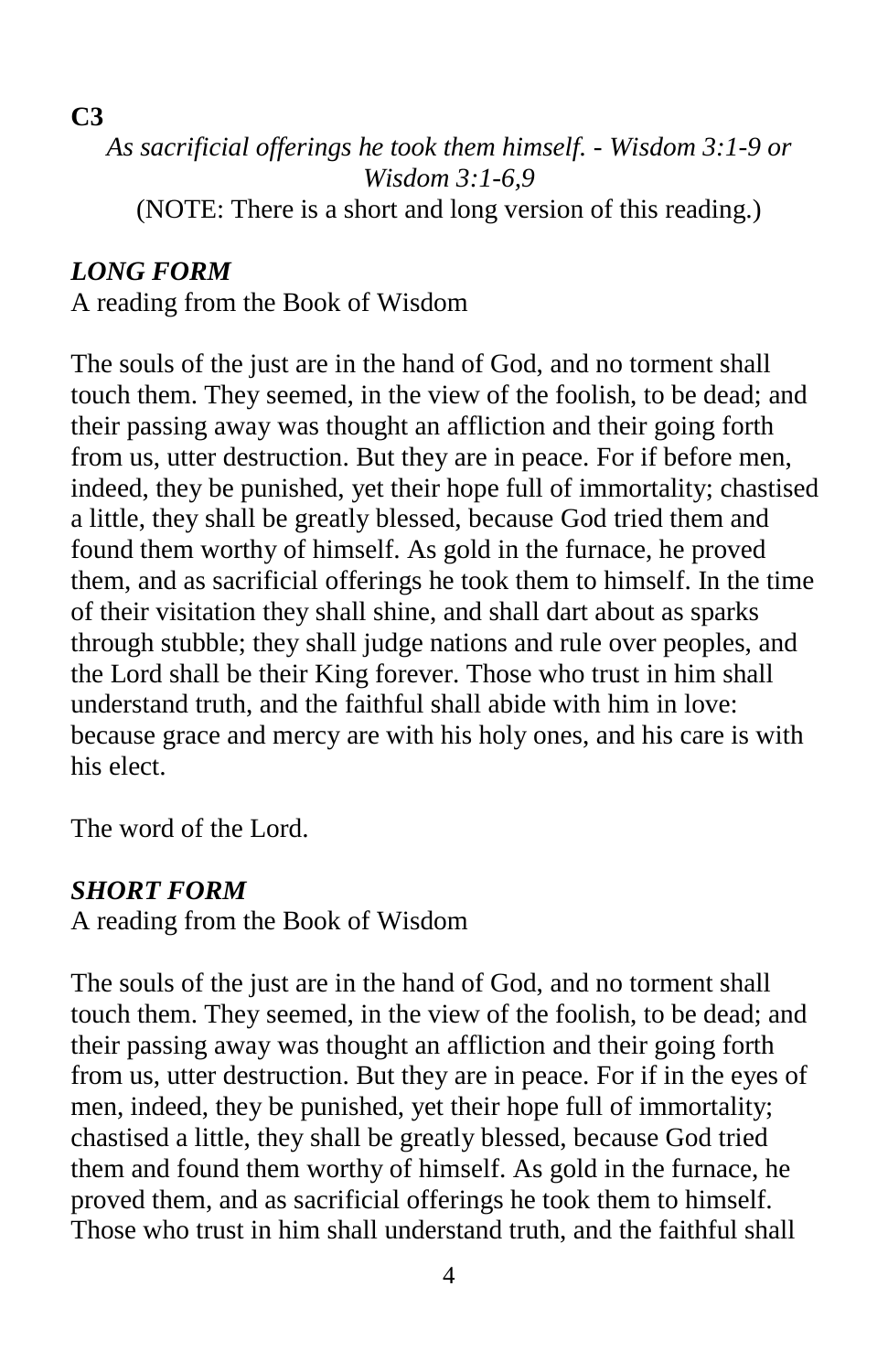abide with him in love: because grace and mercy are with his holy ones, and his care is with his elect.

The word of the Lord.

**C4**

*An unsullied life, the attainment of old age. - Wisdom 4:7-15*

A reading from the Book of Wisdom

The just man, though he die early, shall be at rest. For the age that is honorable comes not with the passing of time, nor can it be measured in terms of years. Rather, understanding is the hoary crown for men, and an unsullied life is the attainment of old age. He who pleased God was loved; he who lived among sinners was transported - Snatched away, lest wickedness pervert his mind or deceit beguile his soul; For the witchery of paltry things obscures what is right and the whirl of desire transforms the innocent mind. Having become perfect in a short while, he reached the fullness of a long career; for his soul was pleasing to the Lord, therefore he sped him out of the midst of wickedness. But the people saw and did not understand, nor did they take that consideration into account.

The word of the Lord.

**C5**

*He will destroy death forever. - Isaiah 25:6a, 7-9*

A reading from the Book of the Prophet Isaiah

On this mountain the Lord of hosts will provide for all peoples. On this mountain, he will destroy the veil that veils all peoples, the web that is woven over all nations. He will destroy death forever. The Lord God will wipe away the tears from all faces; The reproach of his people he will remove from the whole earth; for the Lord has spoken. On that day it will be said: "Behold our God, to whom we looked to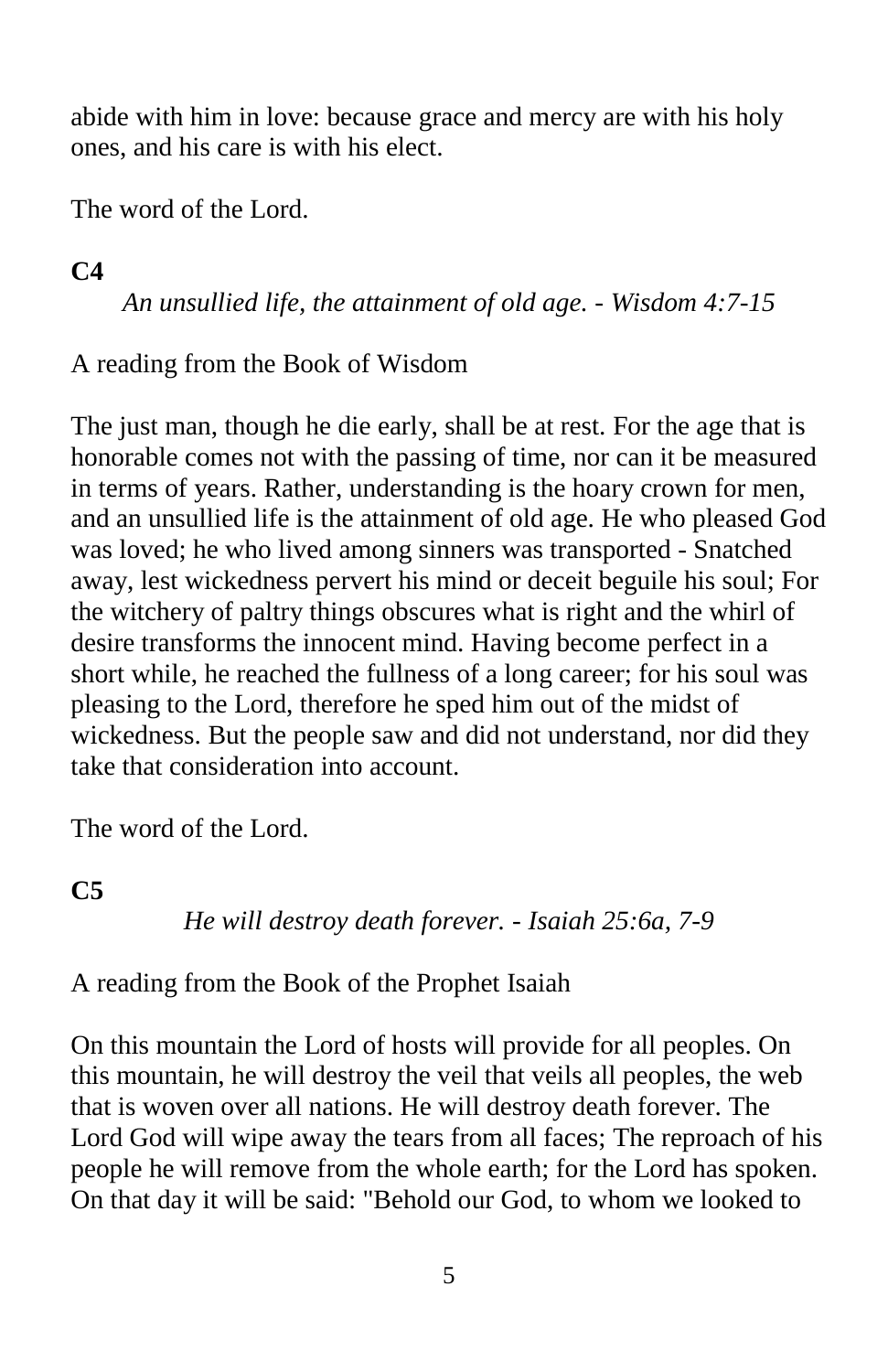save us! This is the Lord to whom we looked; let us rejoice and be glad that he has saved us!"

The word of the Lord.

**C6**

*It is good to hope in silence for the saving help of the Lord. - Lamentations 3:17-26*

A reading from the Book of Lamentations

My soul is deprived of peace, I have forgotten what happiness is; I tell myself my future is lost, all that I hoped for from the Lord. The thought of my homeless poverty is wormwood and gall; remembering it over and over, leaves my soul downcast within me. But this I will call to mind, as my reason to have hope: The favors of the Lord are not exhausted, his mercies are not spent; They are renewed each morning, so great is his faithfulness. My portion is the Lord, says my soul; therefore I will hope in him. Good is the Lord to the one who waits for him, to the soul that seeks him; It is good to hope in silence for the saving help of the Lord.

The word of the Lord.

#### **C7** *Many of those who sleep in the dust of the earth shall awake. - Daniel 12:1-3*

A reading from the Book of the Prophet Daniel

In those days, I, Daniel, mourned and heard this word of the Lord: At that time there shall arise Michael, the great prince, guardian of your people; It shall be a time unsurpassed in distress since nations began until that time. At that time your people shall escape, everyone who is found written in the book. Many of those who sleep in the dust of the earth shall awake; some shall live forever, others shall be an everlasting horror and disgrace. But the wise shall shine brightly like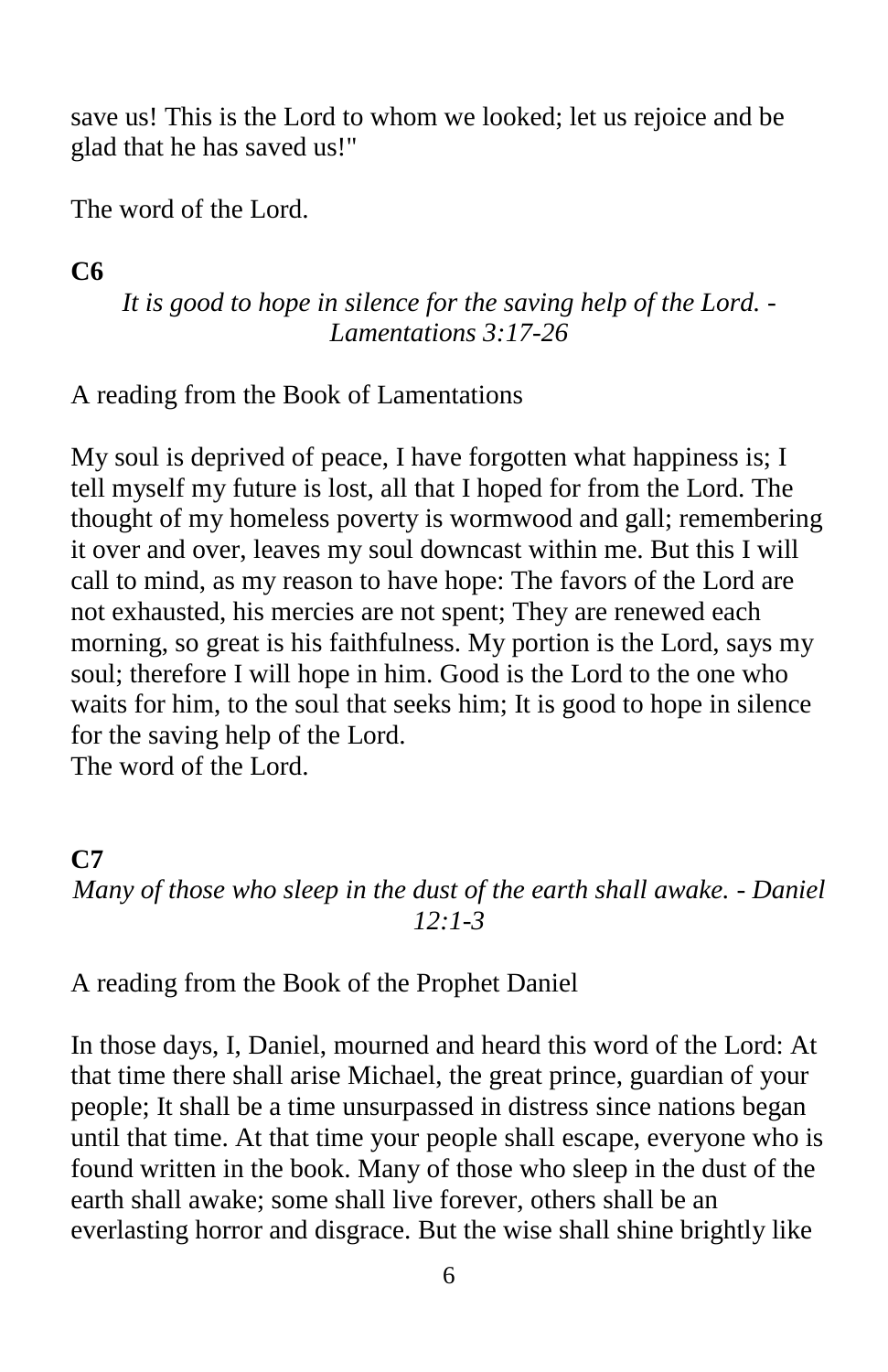the splendor of the firmament, And those who lead the many to justice shall be like the stars forever.

The word of the Lord.

*During the Easter Season, one of the following should be chosen for the first reading rather than from the above list.*

### **C8**

*He is the one appointed by God as judge of the living and the dead. - Acts of the Apostles 10:34-43 or Acts of the Apostles 10:34-36, 42-43* (NOTE: There is a short and long version of this reading.)

### *LONG FORM*

A reading from the Acts of the Apostles

Peter proceeded to speak, saying: "In truth, I see that God shows no partiality. Rather, in every nation whoever fears him and acts uprightly is acceptable to him. You know the word that he sent to the children of Israel as he proclaimed peace through Jesus Christ, who is Lord of all, what has happened allover Judea, beginning in Galilee after the baptism that John preached, how God anointed Jesus of Nazareth with the Holy Spirit and power. He went about doing good and healing all those oppressed by the Devil, for God was with him. We are witnesses of all that he did both in the country of the Jews and in Jerusalem. They put him to death by hanging him on a tree. This man God raised on the third day and granted that he be visible, not to all the people, but to us, the witnesses chosen by God in advance, who ate and drank with him after he rose from the dead. He commissioned us to preach to the people and testify that he is the one appointed by God as judge of the living and the dead. To him all the prophets bear witness, that everyone who believes in him will receive forgiveness of sins through his name."

The word of the Lord. *SHORT FORM*  A reading from the Acts of the Apostles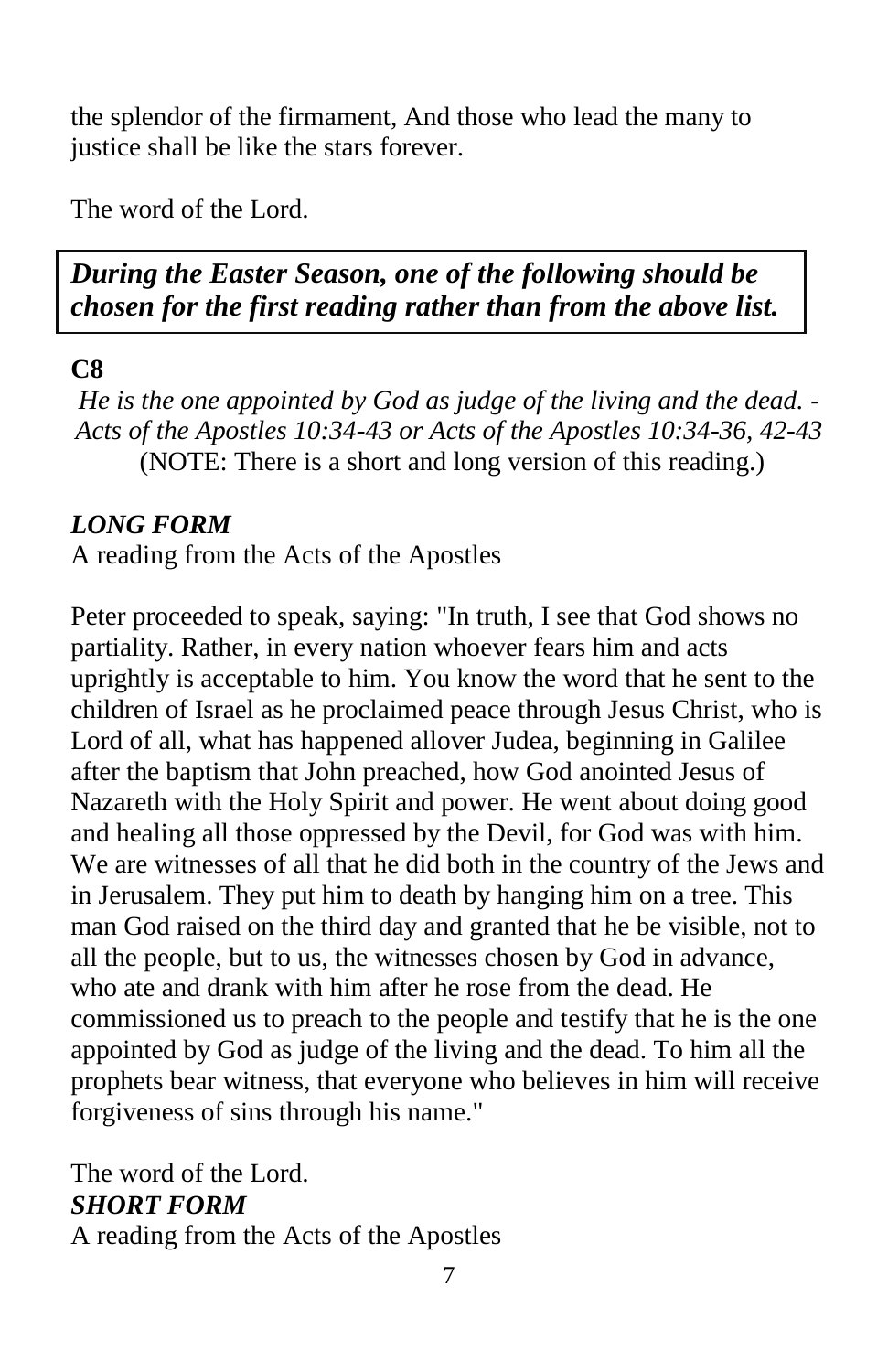Peter proceeded to speak, saying: "In truth, I see that God shows no partiality. Rather, in every nation whoever fears him and acts uprightly is acceptable to him. You know the word that he sent to the children of Israel as he proclaimed peace through Jesus Christ, who is Lord of all. He commissioned us to preach to the people and testify that he is the one appointed by God as judge of the living and the dead. To him all the prophets bear witness, that everyone who believes in him will receive forgiveness of sins through his name."

The word of the Lord.

**C9**

*Blessed are the dead who die in the Lord. - Revelation 14:13*

A reading from the Book of Revelation

I, John, heard a voice from heaven say, "Write this: Blessed are the dead who die in the Lord from now on." "Yes," said the Spirit, "let them find rest from their labors, for their works accompany them."

The word of the Lord.

#### **C10**

*The dead were judged according to their deeds. - Revelation 20:11- 21:1*

A reading from the Book of Revelation

I, John, saw a large white throne and the one who was sitting on it. The earth and the sky fled from his presence and there was no place for them. I saw the dead, the great and the lowly, standing before the throne, and scrolls were opened. Then another scroll was opened, the book of life. The dead were judged according to their deeds, by what was written in the scrolls. The sea gave up its dead; then Death and Hades gave up their dead. All the dead were judged according to their deeds. Then Death and Hades were thrown into the pool of fire. (This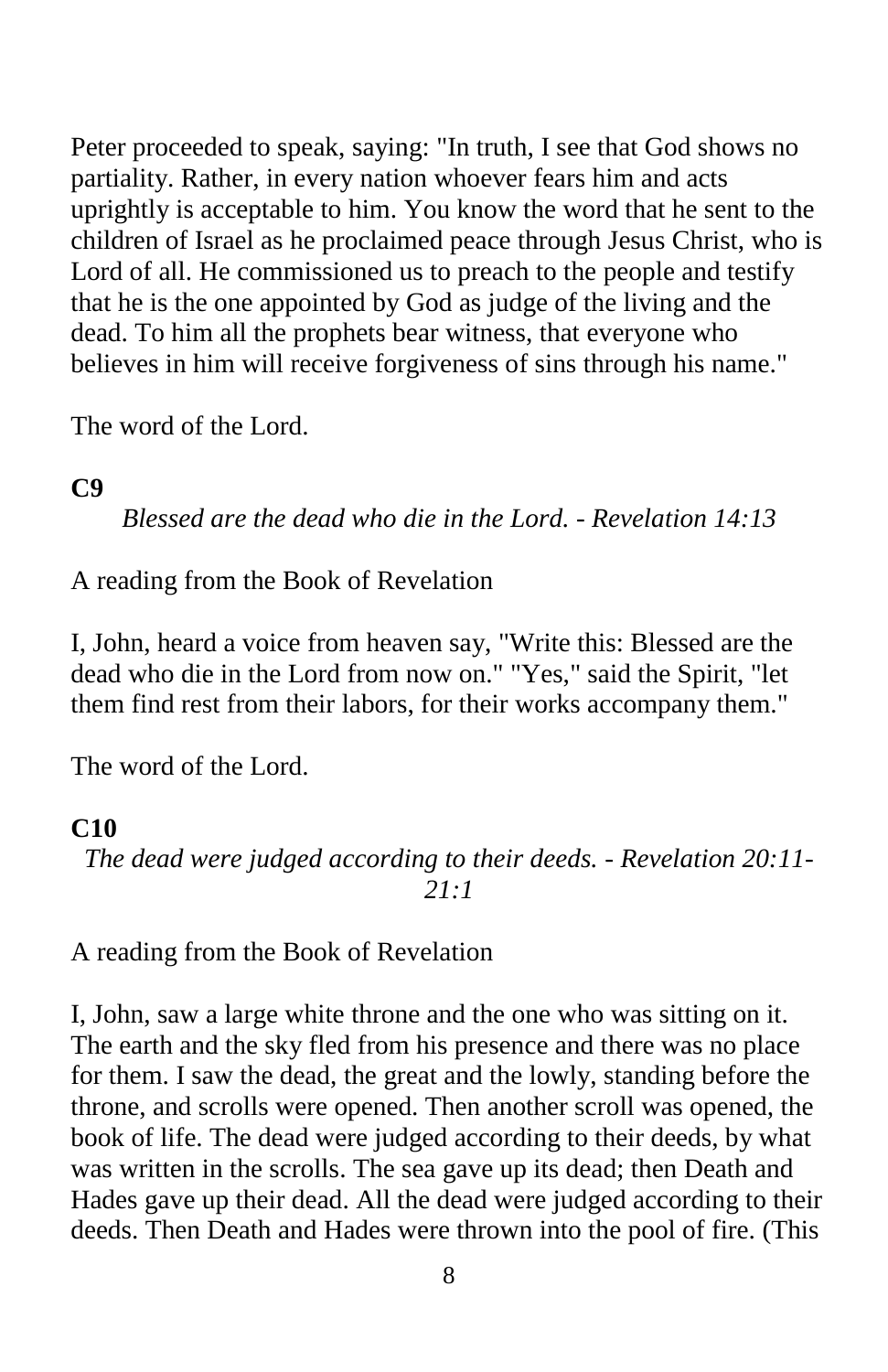pool of fire is the second death.) Anyone whose name was not found written in the book of life was thrown into the pool of fire. Then I saw a new heaven and a new earth. The former heaven and the former earth had passed away, and the sea was no more.

The word of the Lord.

## **C11**

*There shall be no more death. - Revelation 21:1-sa, 6b-7*

A reading from the Book of Revelation

I, John, saw a new heaven and a new earth. The former heaven and the former earth had passed away, and the sea was no more. I also saw the holy city, a new Jerusalem, coming down out of heaven from God, prepared as a bride adorned for her husband. I heard a loud voice from the throne saying, "Behold, God's dwelling is with the human race. He will dwell with them and they will be his people and God himself will always be with them as their God. He will wipe every tear from their eyes, and there shall be no more death or mourning, wailing or pain, for the old order has passed away." The one who sat on the throne said, "Behold, I make all things new. I am the Alpha and the Omega, the beginning and the end. To the thirsty I will give a gift from the spring of life-giving water. The victor will inherit these gifts, and I shall be his God, and he will be my son."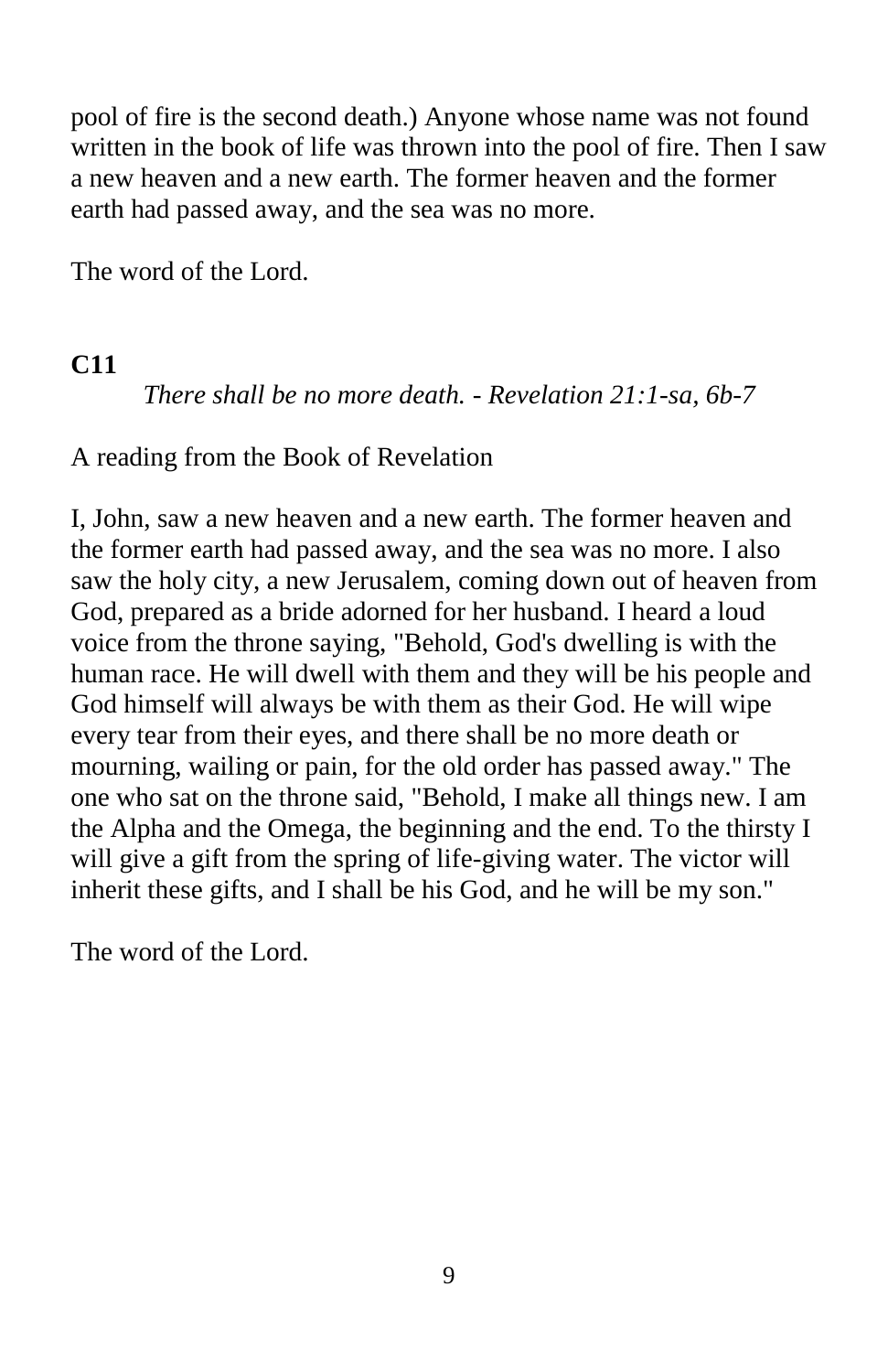*Second Reading* 

Please choose **one** of the following.

**E1**

*Since we are now justified by his Blood, we will be saved through him from the wrath. - Romans 5:5-11*

#### A reading from the Letter of Saint Paul to the Romans

Brothers and sisters: Hope does not disappoint, because the love of God has been poured out into our hearts through the Holy Spirit who has been given to us. For Christ, while we were still helpless, died at the appointed time for the ungodly. Indeed, only with difficulty does one die for a just person, though perhaps for a good person one might even find courage to die. But God proves his love for us in that while we were still sinners Christ died for us. How much more then, since we are now justified by his Blood, will we be saved through him from the wrath. Indeed, if, while we were enemies, we were reconciled to God through the death of his Son, how much more, once reconciled, will we be saved by his life. Not only that, but we also boast of God through our Lord Jesus Christ, through whom we have now received reconciliation.

The word of the Lord.

#### **E2**

*Where sin increased, grace overflowed all the more. - Romans 5:17- 21*

A reading from the Letter of Saint Paul to the Romans

Brothers and sisters: If, by transgression of the one, death came to reign through that one, how much more will those who receive the abundance of grace and of the gift of justification come to reign in life through one Jesus Christ. In conclusion, just as through one transgression condemnation came upon all, so, through one righteous act, acquittal and life came to all. For just as through the disobedience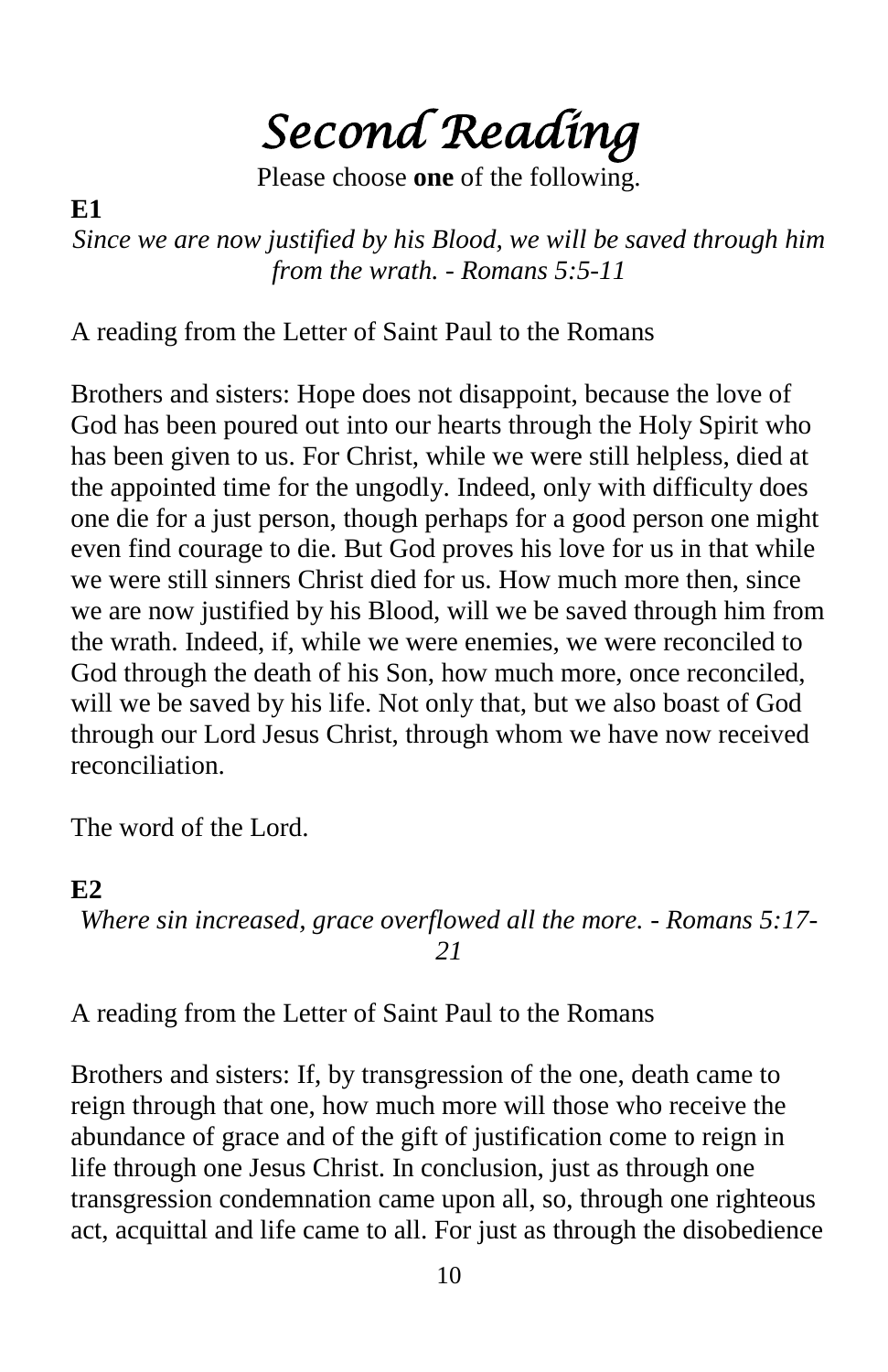of the one man the many were made sinners, so through the obedience of one the many will be made righteous. The law entered in so that transgression might increase but, where sin increased, grace overflowed all the more, so that, as sin reigned in death, grace also might reign through justification for eternal life through Jesus Christ out Lord.

The word of the Lord.

### **E3**

*We too might live in newness of life. - Romans 6:3-9 or Romans 6:3- 4,8-9*

(NOTE: There is a short and long version of this reading.)

### *LONG FORM*

A reading from the Letter of Saint Paul to the Romans

Brothers and sisters: Are you unaware that we who were baptized into Christ Jesus were baptized into his death? We were indeed buried with him through baptism into death, so that, just as Christ was raised from the dead by the glory of the Father, we too might live in newness of life. For if we have grown into union with him through a death like his, we shall also be united with him in the resurrection. We know that our old self was crucified with him, so that our sinful body might be done away with, that we might no longer be in slavery to sin. For a dead person has been absolved from sin. If, then, we have died with Christ, we believe that we shall also live with him. We know that Christ, raised from the dead, dies no more; death no longer has power over him.

The word of the Lord.

### *SHORT FORM*

A reading from the Letter of Saint Paul to the Romans

Brothers and sisters: Are you unaware that we who were baptized into Christ Jesus were baptized into his death? We were indeed buried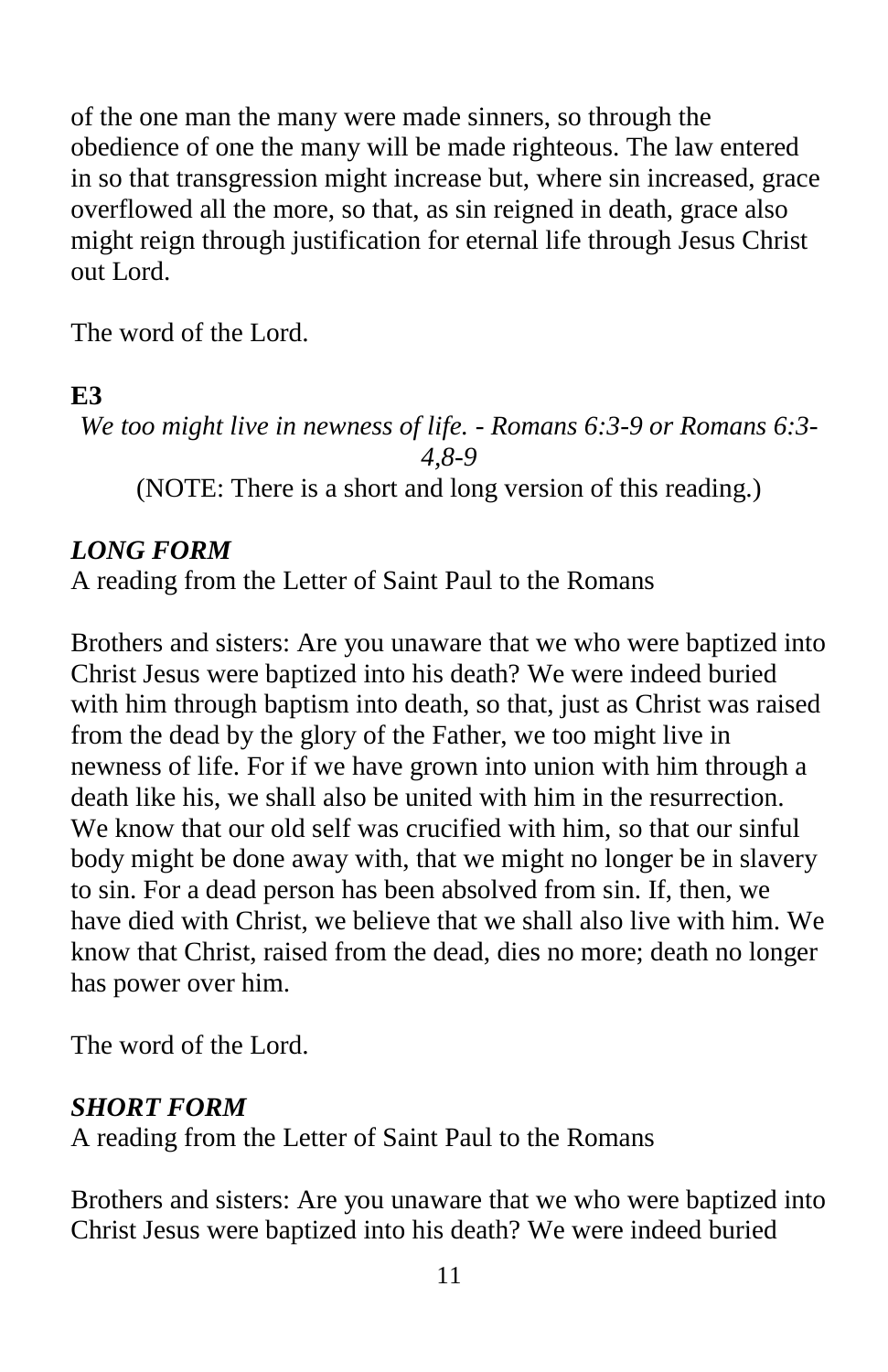with him through baptism into death, so that, just as Christ was raised from the dead by the glory of the Father, we too might live in newness of life. If, then, we have died with Christ, we believe that we shall also live with him. We know that Christ, raised from the dead, dies no more; death no longer has power over him.

The word of the Lord.

**E4**

*We also groan within ourselves as we wait for adoption, the redemption of our bodies. - Romans 8:14-23*

A reading from the Letter of Saint Paul to the Romans

Brothers and sisters: Those who are led by the Spirit of God are sons of God. For you did not receive a spirit of slavery to fall back into fear, but you received a spirit of adoption, through which we cry, Abba, "Father!" The Spirit itself bears witness with our spirit that we are children of God, and if children, then heirs, heirs of God and joint heirs with Christ, if only we suffer with him so that we may also be glorified with him. I consider that the sufferings of this present time are as nothing compared with the glory to be revealed for us. For creation awaits with eager expectation the revelation of the children of God; for creation was made subject to futility, not of its own accord but because of the one who was subjected to it, in hope that creation itself would be set free from slavery to corruption and share in the glorious freedom of the children of God. We know that all creation is groaning in labor pains even until now; and not only that, but we ourselves, who have the first fruits of the Spirit, we also groan within ourselves as we wait for adoption, the redemption of our bodies.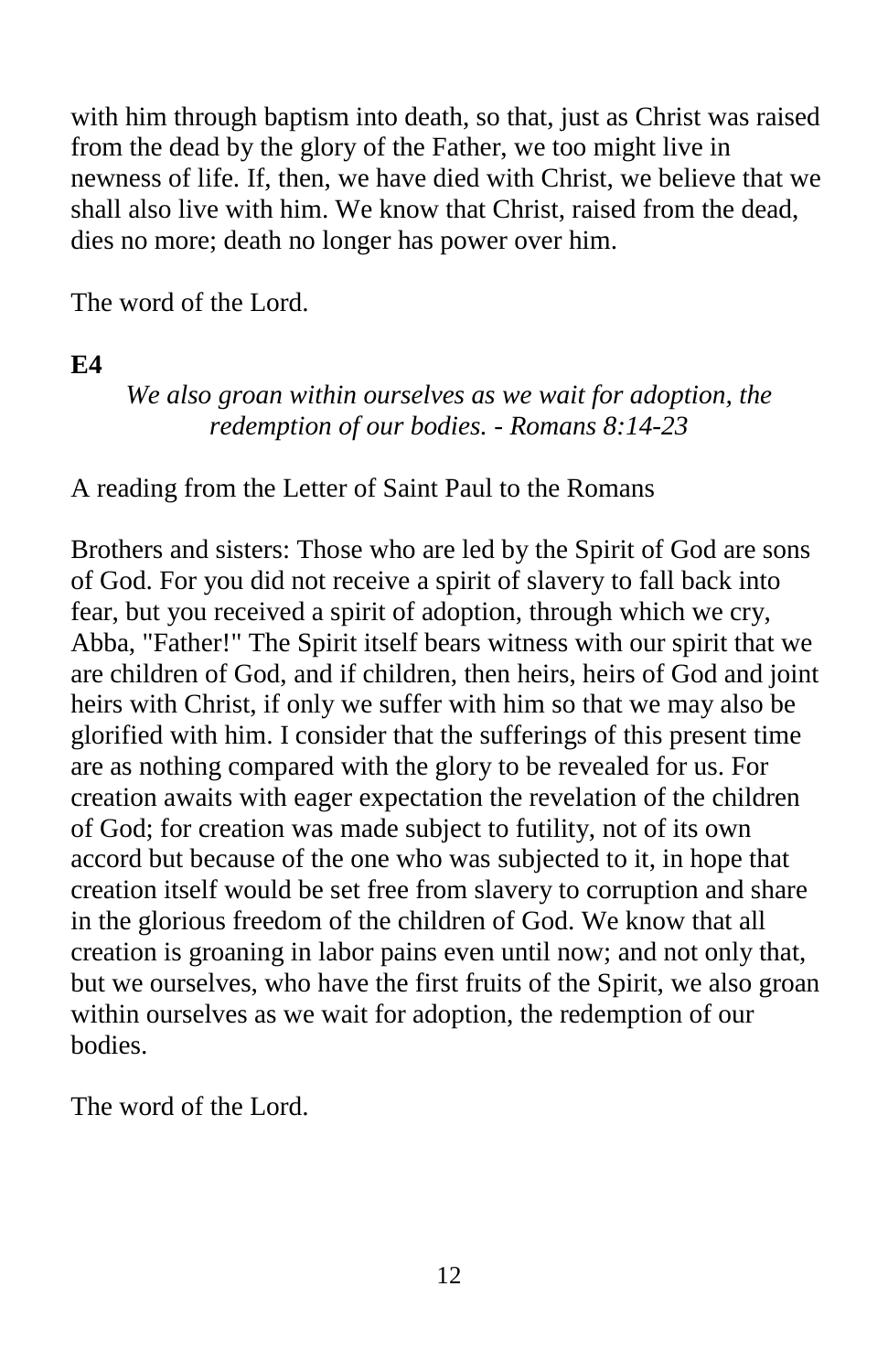### *What will separate us from the love of Christ? - Romans 8:31b-35, 37-39*

A reading from the Letter of Saint Paul to the Romans

Brothers and sisters: If God is for us, who can be against us? He did not spare his own Son but handed him over for us all, will he not also give us everything else along with him? Who will bring a charge against God's chosen ones? It is God who acquits us. Who will condemn? It is Christ Jesus who died, rather, was raised, who also is at the right hand of God, who indeed intercedes for us. What will separate us from the love of Christ? Will anguish, or distress, or persecution, or famine, or nakedness, or peril, or the sword? No, in all these things, we conquer overwhelmingly through him who loved us. For I am convinced that neither death, nor life, nor angels, nor principalities, nor present things, nor future things, nor powers, nor height, nor depth, nor any other creature will be able to separate us from the love of God in Christ Jesus our Lord.

The word of the Lord.

#### **E6**

*Whether we love or die, we are the Lord's. - Romans 14:7-9, 10C-12*

A reading from the Letter of Saint Paul to the Romans

Brothers and sisters: No one lives for oneself, and no one dies for oneself. For if we live, we live for the Lord, and if we die, we die for the Lord; so then, whether we live or die, we are the Lord's. For this is why Christ died and came to life, that he might be Lord of both the dead and the living. Why then do you judge your brother? Or you, why do you look down on your brother? For we shall all stand before the judgment seat of God; for it is written: As I live, says the Lord, every knee shall bend before me, and every tongue shall give praise to God. So then each of us shall give an accounting of himself to God.

13

**E5**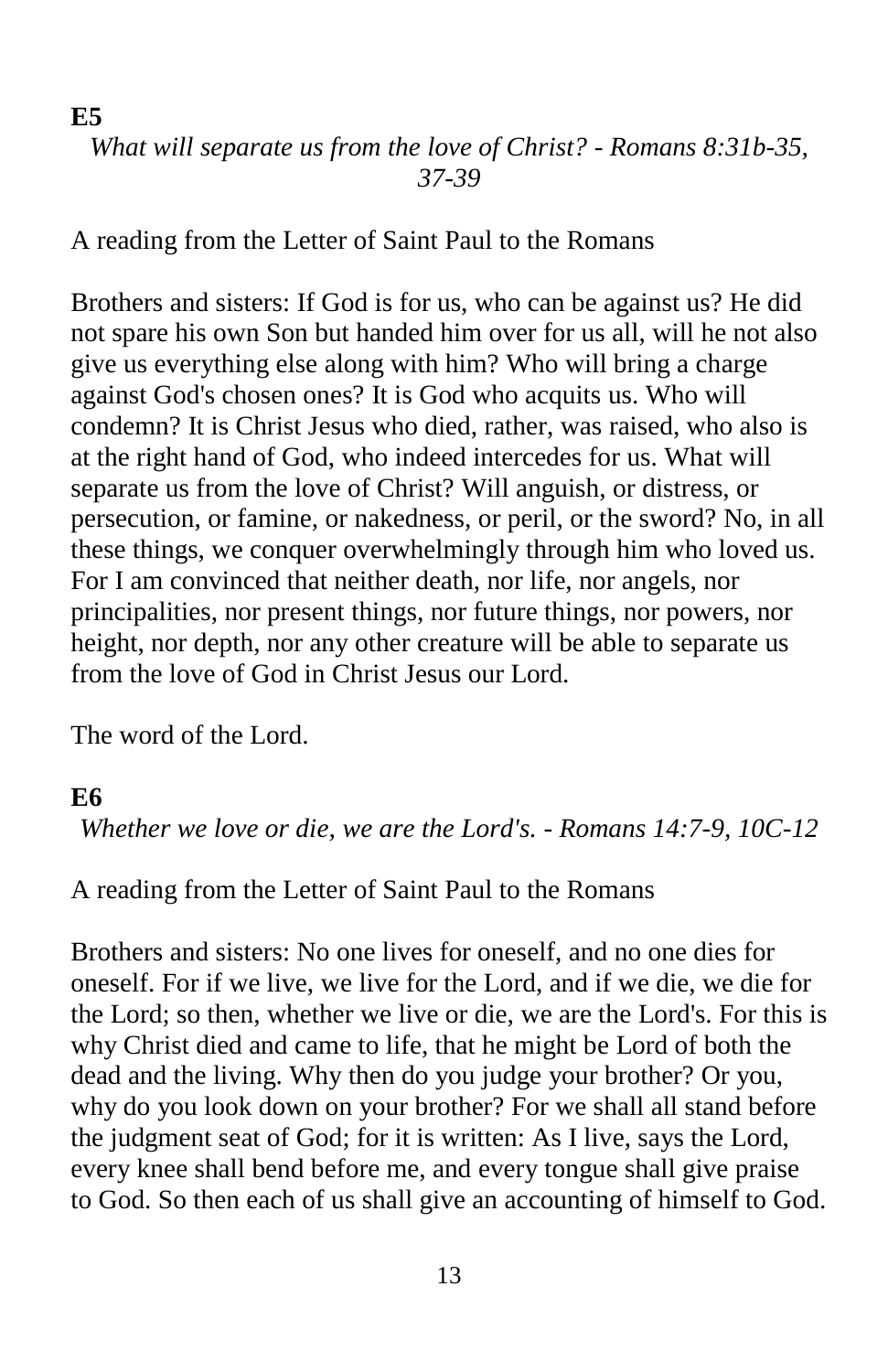The word of the Lord.

**E7**

*So too in Christ shall all be brought to life. - 1 Corinthians 15:20-28 or 1 Corinthians 15:20-23* (NOTE: There is a short and long version of this reading.)

### *LONG FORM*

A reading from the first Letter of Saint Paul to the Corinthians

Brothers and sisters: Christ has been raised from the dead, the firstfruits of those who have fallen asleep. For since death came through a man, the resurrection of the dead came also through a man. For just as in Adam all die, so too in Christ shall all be brought to life, but each one in proper order: Christ the firstfruits; then, at his coming, those who belong to Christ; then comes the end, when he hands over the Kingdom to his God and Father. For he must reign until he has put all his enemies under his feet. The last enemy to be destroyed is death, for he subjected everything under his feet. But when it says that everyone has been subjected, it is clear that it excludes the one who subjected everything to him. When everything is subjected to him, then the Son himself will also be subjected to the one who subjected everything to him, so that God may be all in all.

The word of the Lord.

### *SHORT FORM*

A reading from the first Letter of Saint Paul to the Corinthians

Brothers and sisters: Christ has been raised from the dead, the first fruits of those who have fallen asleep. For since death came through a man, the resurrection of the dead came also through a man. For just as in Adam all die, so too in Christ shall all be brought to life, but each on in proper order: Christ the first fruits; then, at his coming, those who belong to Christ.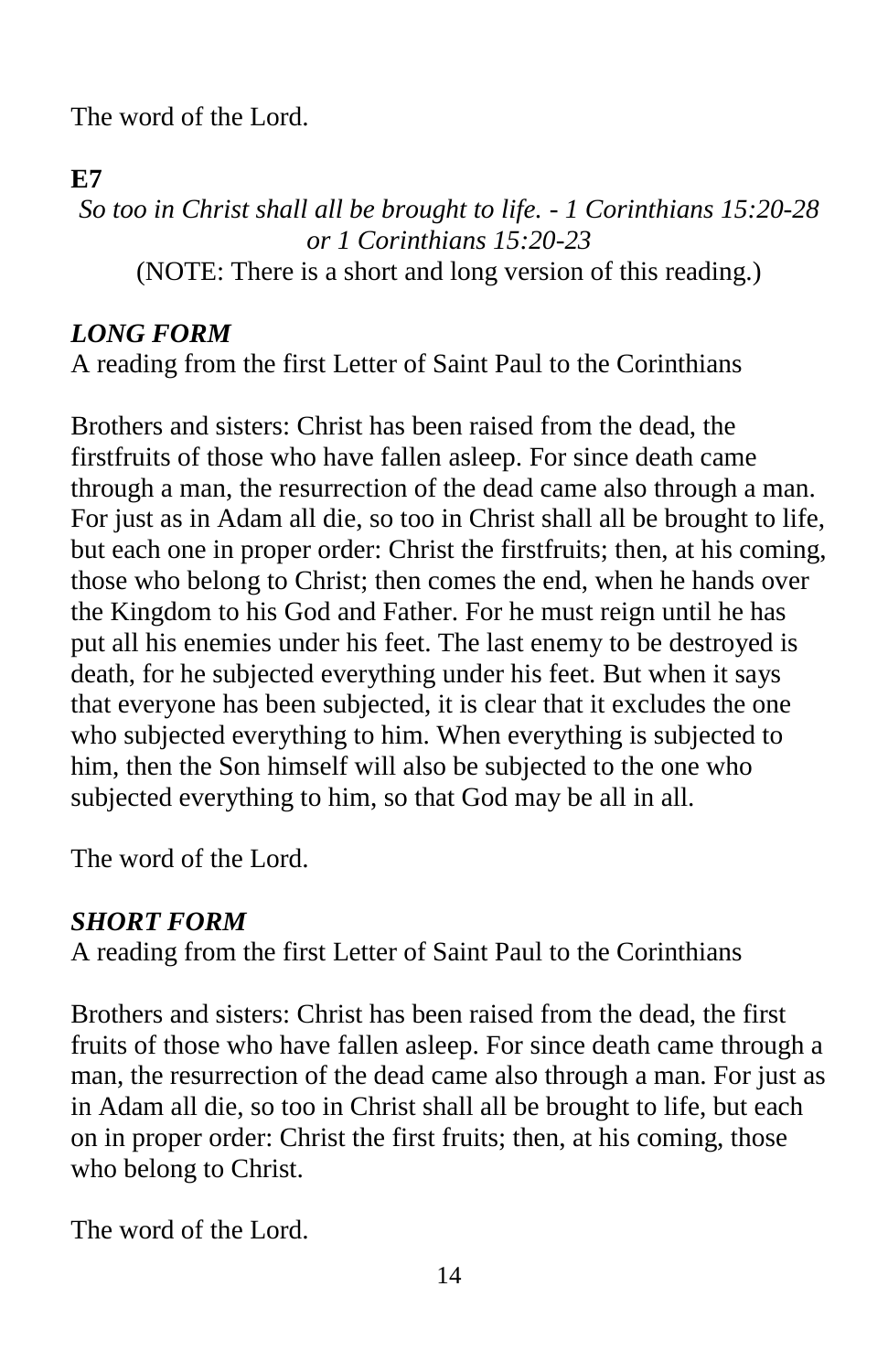*Death is swallowed up in victory. - 1 Corinthians 15:51-57*

#### A reading from the first Letter of Saint Paul to the Corinthians

Brothers and Sisters: Behold, I tell you a mystery. We shall not all fall asleep, but we will all be changed, in an instant, in the blink of an eye, at the last trumpet. For the trumpet will sound, the dead will be raised incorruptible, and we shall be changed. For that which is corruptible must clothe itself with incorruptibility, and that which is mortal clothe itself with immortality. And when this which is corruptible clothes itself with incorruptibility and this which is mortal clothes itself with immortality, then the word that is written shall come about: Death is swallowed up in victory. Where, O death, is your victory? Where, O death, is your sting? The sting of death is sin, and the power of sin is the law. But thanks be to God who gives us the victory through our Lord Jesus Christ.

The word of the Lord.

**E9**

**E8**

#### *What is seen is transitory, but what is unseen is eternal. - 2 Corinthians 4:14-5:1*

A reading from the second Letter of Saint Paul to the Corinthians

Brothers and sisters: We know that the One who raised the Lord Jesus will raise us also with Jesus and place us with you in his presence. Everything indeed is for you, so that the grace bestowed in abundance on more and more people may cause the thanksgiving to overflow for the glory of God. Therefore, we are not discouraged; rather, although our outer self is wasting away, our inner self is being renewed day by day. For this momentary light affliction is producing for us an eternal weight of glory beyond all comparison, as we look not to what is seen but to what is unseen; for what is seen is transitory, but what is unseen is eternal. For we know that if our earthly dwelling, a tent,

15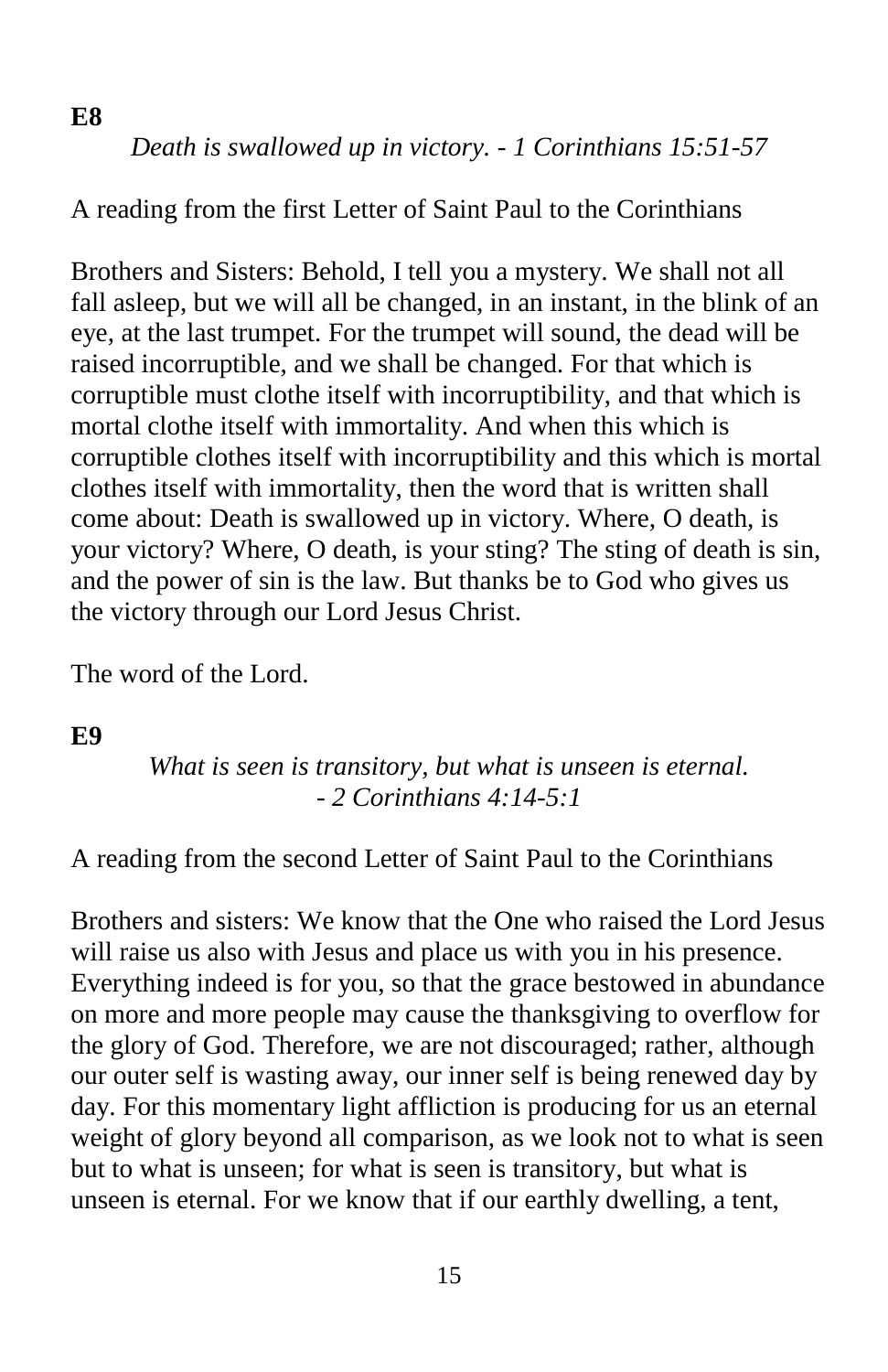should be destroyed, we have a building from God, a dwelling not made with hands, eternal in heaven.

The word of the Lord.

### **E10**

*We have a building from God, eternal in heaven. - 2 Corinthians 5:1, 6-10*

A reading from the second Letter of Saint Paul to the Corinthians

Brothers and sisters: We know that if our earthly dwelling, a tent, should be destroyed, we have a building from God, a dwelling not made with hands, eternal in heaven. We are always courageous, although we know that while we are at home in the body we are away from the Lord, for we walk by faith, not by sight. Yet we are courageous, and we would rather leave the body and go home to the Lord. Therefore, we aspire to please him, whether we are at home or away. For we must all appear before the judgment seat of Christ, so that each may receive recompense, according to what he did in the body, whether good or evil.

The word of the Lord.

### **E11**

*He will change our lowly bodies to conform to his glory. - Philippians 3:20- 21*

A reading from the Letter of Saint Paul to the Philippians

Brothers and sisters: Our citizenship is in heaven, and from it we also await a savior, the Lord Jesus Christ. He will change our lowly body to conform with his glorified Body by the power that enables him also to bring all things into subjection to himself.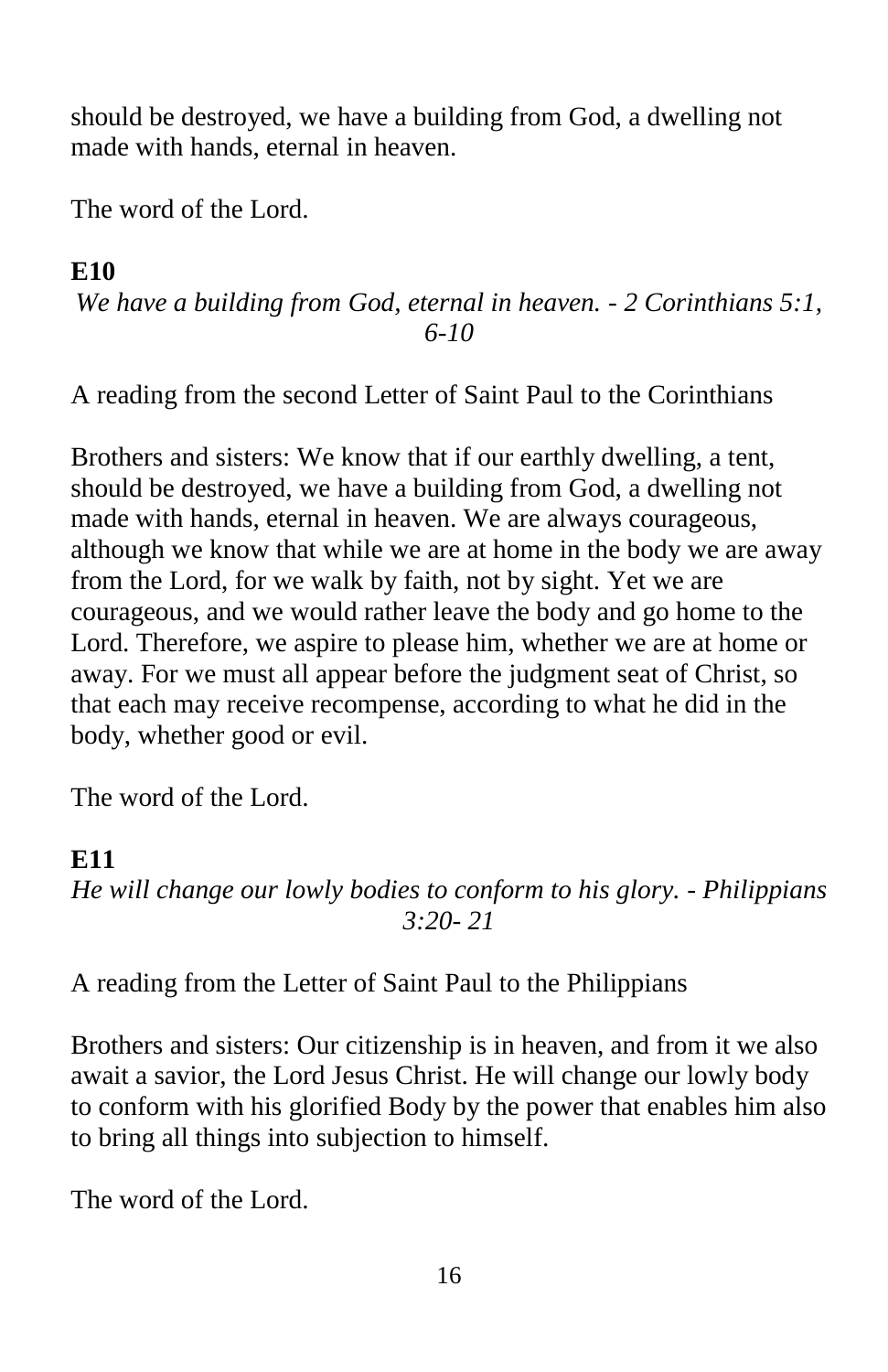#### **E12** *Thus we shall always be with the Lord. - 1 Thessalonians 4:13-18*

A reading from the first Letter of Saint Paul to the Thessalonians

We do not want you to be unaware, brothers and sisters, about those who have fallen asleep, so that you may not grieve like the rest, who have no hope. For if we believe that Jesus died and rose, so too will God, through Jesus, bring with him those who have fallen asleep. Indeed, we tell you this, on the word of the Lord, that we who are alive, who are left until the coming of the Lord, will surely not precede those who have fallen asleep. For the Lord himself, with a word of command, with the voice of an archangel and with the trumpet of God, will come down from heaven, and the dead in Christ will rise first. Then we who are alive, who are left, will be caught up together with them in the clouds to meet the Lord in the air. Thus we shall always be with the Lord. Therefore, console one another with these words.

The word of the Lord.

### **E12**

*If we have died with him we shall also live with him. - 2 Timothy 2:8-13*

A reading from the second Letter of Saint Paul to Timothy

Beloved: Remember Jesus Christ, raised from the dead, a descendant of David: such is my Gospel, for which I am suffering, even to the point of chains, like a criminal. But the word of God is not chained. Therefore, I bear with everything for the sake of those who are chosen, so that they too may obtain the salvation that is in Christ Jesus, together with eternal glory. This saying is trustworthy: If we have died with him we shall live with him; if we persevere we shall also reign with him. But if we deny him he will deny us. If we are unfaithful he remains unfaithful. For he cannot deny himself.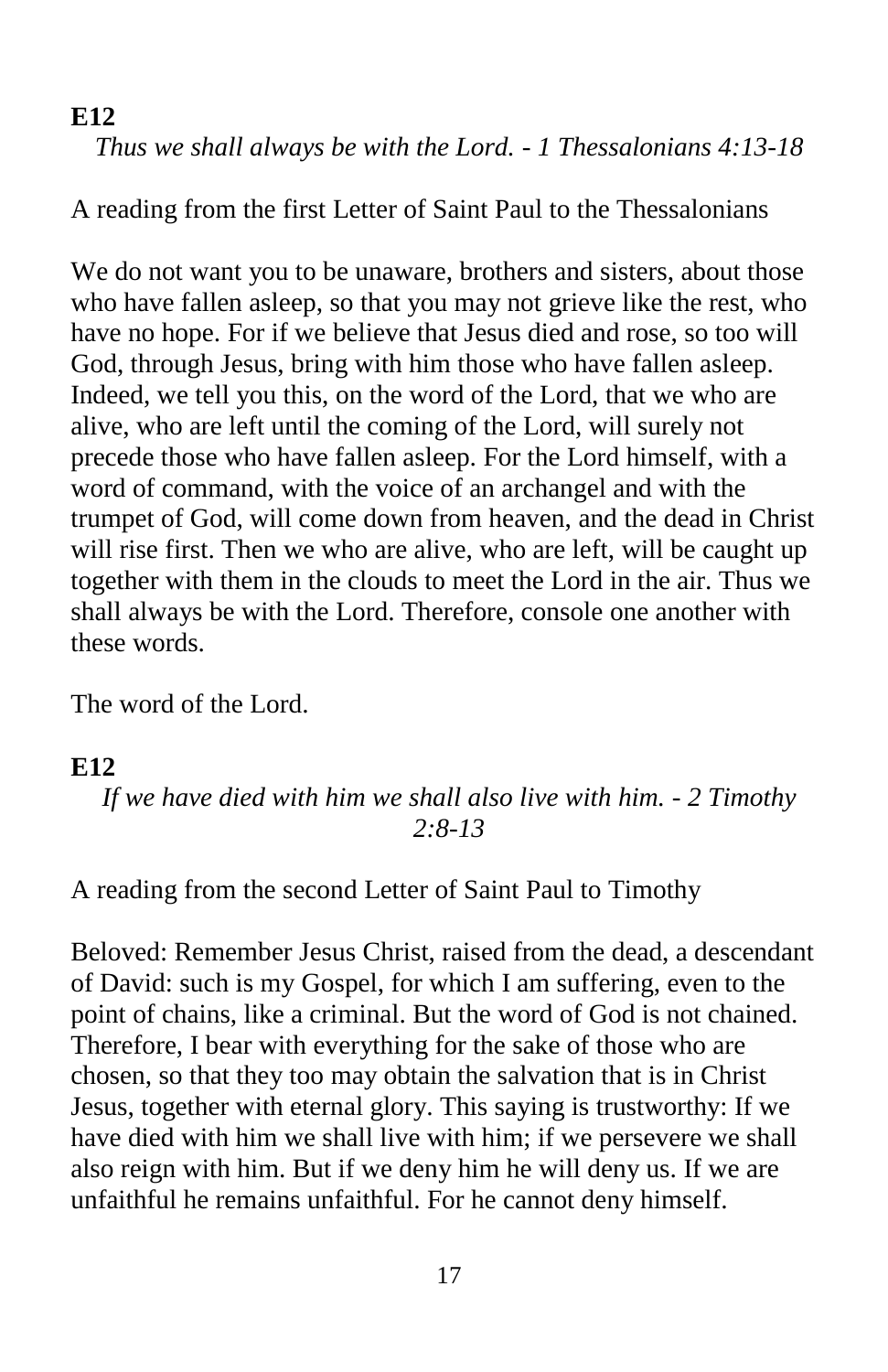The word of the Lord.

### **E14**

*We shall see him as he is. -1 John 3:1-2 (Lectionary page number 1111)*

A reading from the first Letter of Saint John

Beloved: See what love the Father has bestowed on us that we may be called the children of God. Yet so we are. The reason the world does not know us is that it did not know him. Beloved, we are God's children now; what we shall be has not yet been revealed. We do know that when it is revealed we shall be like him, for we shall see him as he is.

The word of the Lord.

### **E15**

*We know that we have passed from death to life because we love our brothers. - 1 John 3:14-16*

A reading from the first Letter of Saint John

Beloved: We know that we have passed from death to life because we love our brothers. Whoever does not love remains in death. Everyone who hates his brother is a murderer, and you know that no murderer has eternal life remaining in him. The way we came to know love was that he laid down his life for us; so we ought to lay down our lives for our brothers.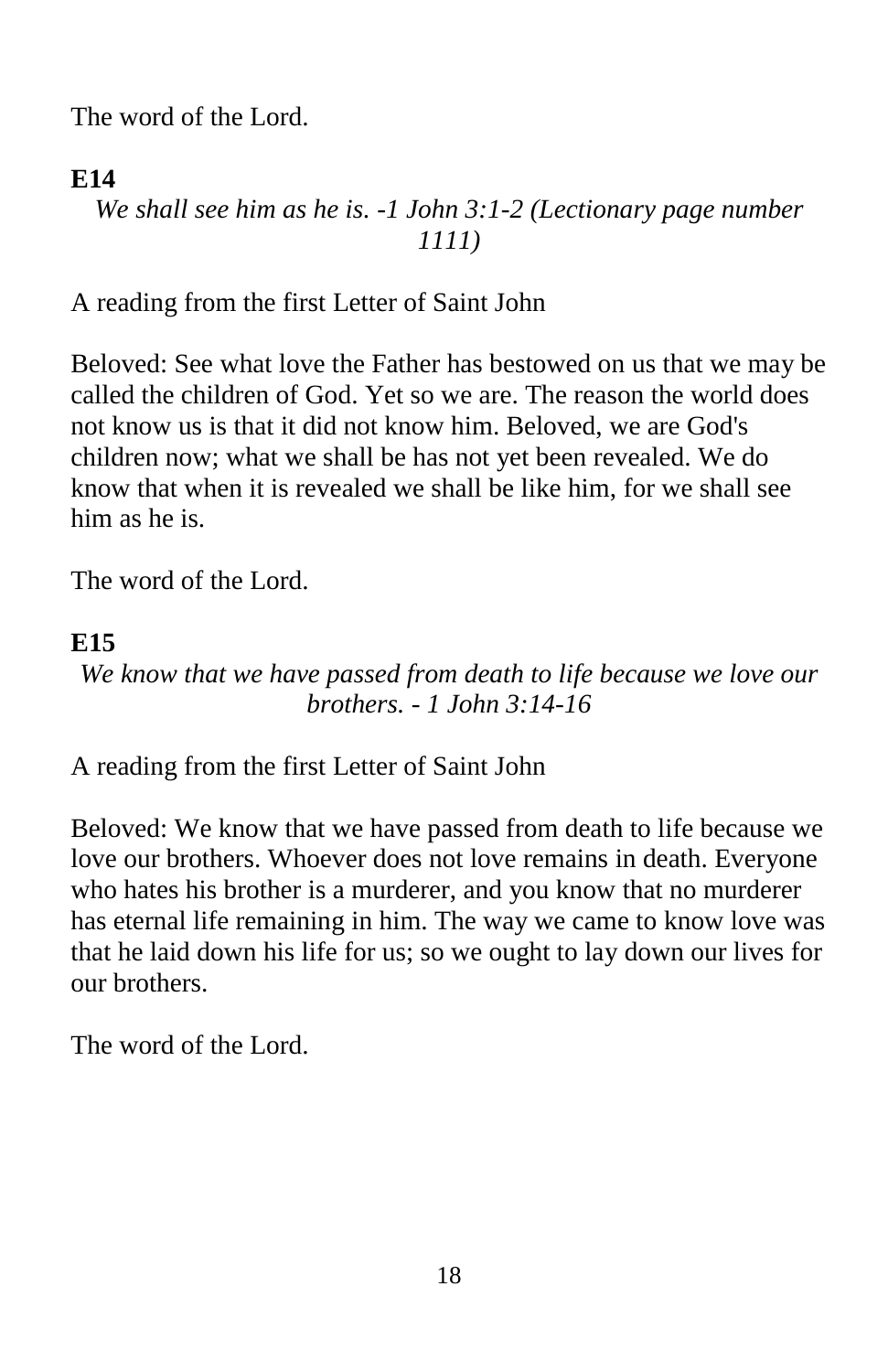# *Universal Prayer*

Please choose one of the two options below.

# **Option 1**

**Priest:** Brothers and sisters, Jesus Christ is risen from the dead and sits at the right hand of the Father, where he intercedes for his Church. Confident that God hears the voices of those who trust in the Lord Jesus, we join our prayers to his.

**Family Member/Lector:** The response is 'hear our prayer'.

**Family Member/Lector:** In baptism, N. received the light of Christ. Scatter the darkness now and lead him/her over the waters of death. Lord, in your mercy:

**R:** Hear our prayer.

**Family Member/Lector:** Our brother/sister N. was nourished at the table of the Savior. Welcome him/her into the halls of the heavenly banquet. Lord, in your mercy:

**R:** Hear our prayer.

**Family Member/Lector:** Many friends and members of our families have gone before us and await the kingdom. Grant them an everlasting home with your Son. Lord, in your mercy:

**R:** Hear our prayer.

**Family Member/Lector:** Those who trusted in the Lord now sleep in the Lord. Give refreshment, rest, and peace to all whose faith is known to you alone. Lord, in your mercy:

**R:** Hear our prayer.

**Family Member/Lector:** The family and friends of N. seek comfort and consolation. Heal their pain and dispel the darkness and doubt that come from grief. Lord, in your mercy.

**R:** Hear our prayer.

**Family Member/Lector:** We are assembled here in faith and confidence to pray for our brother/sister N. Strengthen our hope so that we may live in the expectation of your Son's coming. Lord, in your mercy: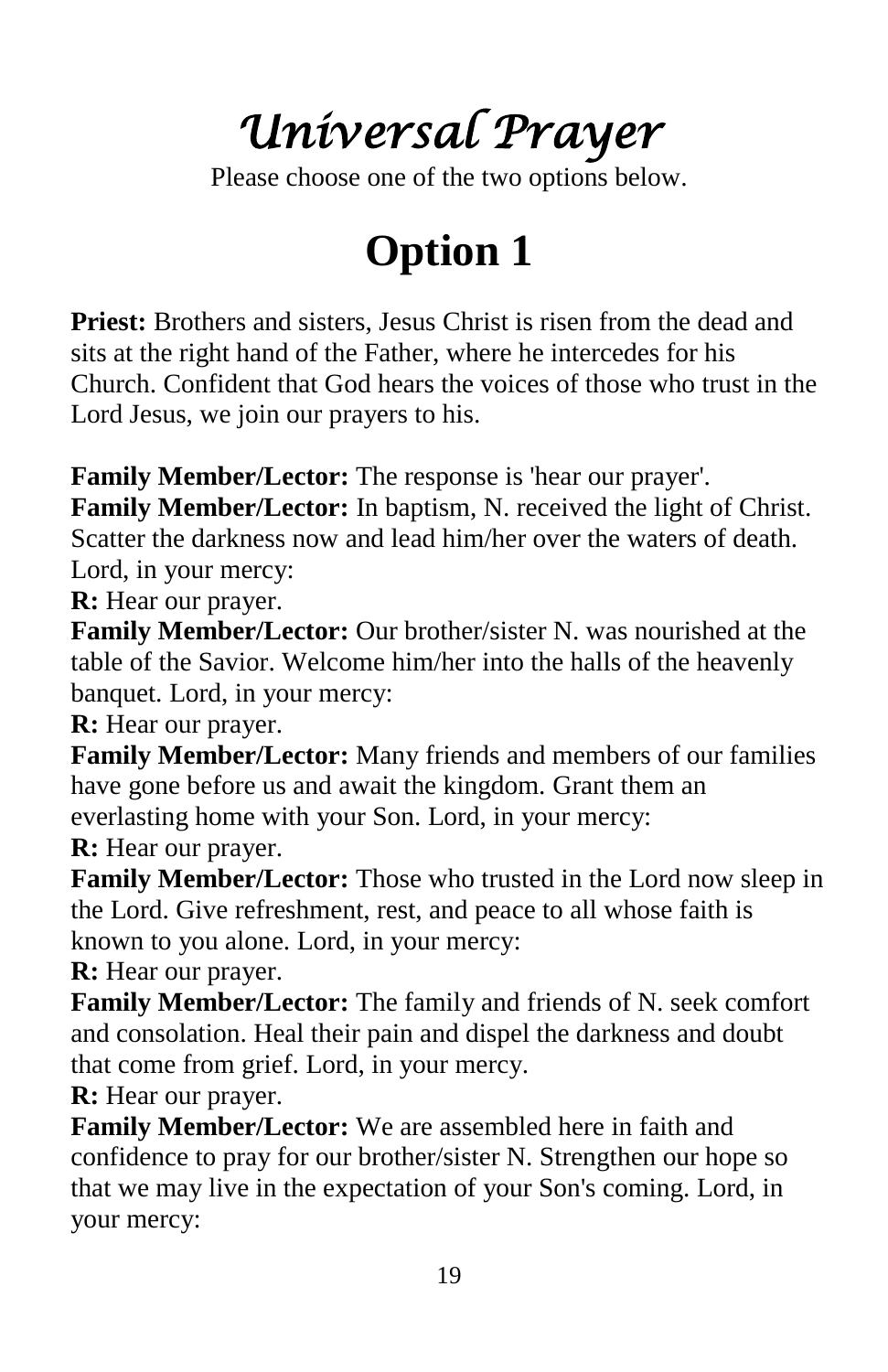R: Hear our prayer.

**Priest:** Lord God, giver of peace and healer of souls, hear the prayers of the Redeemer, Jesus Christ, and the voices of your people, whose lives were purchased by the blood of the Lamb. Forgive the sins of all who sleep in Christ and grant them a place in the kingdom. We ask this through Christ our Lord.

# **Option 2**

**Priest:** God, the almighty Father, raised Christ his Son from the dead; with confidence we ask him to save all his people, living and dead.

**Family Member/Lector:** The response is 'Lord, hear our prayer'. **Family Member/Lector:** For N., who in baptism was given the pledge of eternal life, that he/she may now be admitted to the company of the saints. We pray to the Lord.

**R:** Lord, hear our prayer.

**Family Member/Lector:** For our brother/sister who ate the body of Christ, the bread of life, that he/she may be raised up on the last day. We pray to the Lord.

**R:** Lord, hear our prayer.

**Family Member/Lector:** For our deceased relatives and friends, and for all

who have helped us, that they may have the reward of their goodness. We pray to the Lord.

**R:** Lord, hear our prayer.

**Family Member/Lector:** For those who have fallen asleep in the hope of rising again, that they may see God face to face. We pray to the Lord.

**R:** Lord, hear our prayer.

**Family Member/Lector:** For the family and friends of our brother/sister N., that they may be consoled in their grief by the Lord, who wept at the death of his friend Lazarus.

**R:** Lord, hear our prayer.

**Family Member/Lector:** For all of us assembled here to worship in faith, that we may be gathered together again in God's kingdom. We pray to the Lord.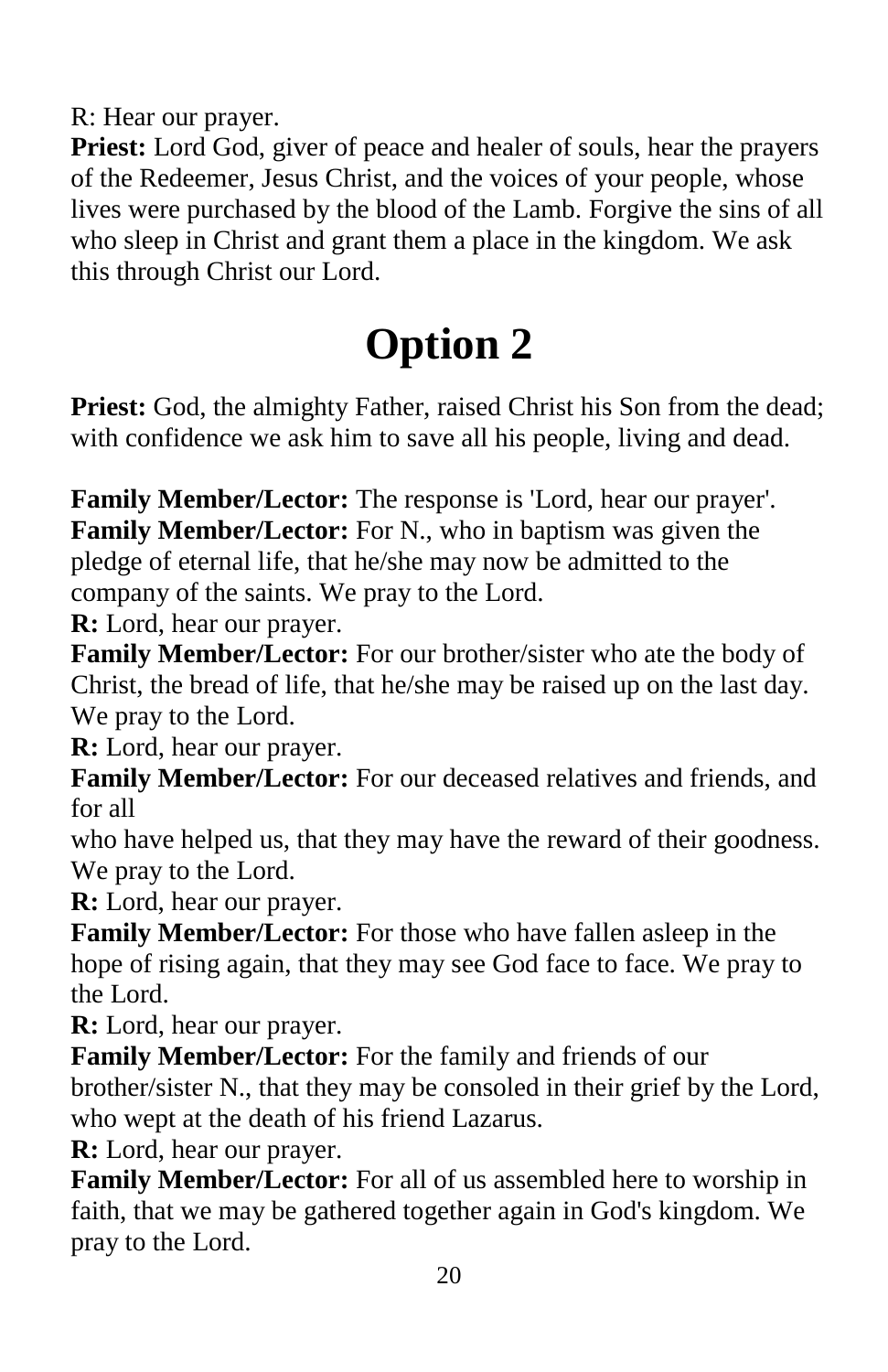**R:** Lord, hear our prayer.

**Priest:** God, our shelter and our strength, you listen in love to the cry of your people: hear the prayers we offer for our departed brothers and sisters. Cleanse them of their sins and grant them the fullness of redemption. We ask this through Christ our Lord.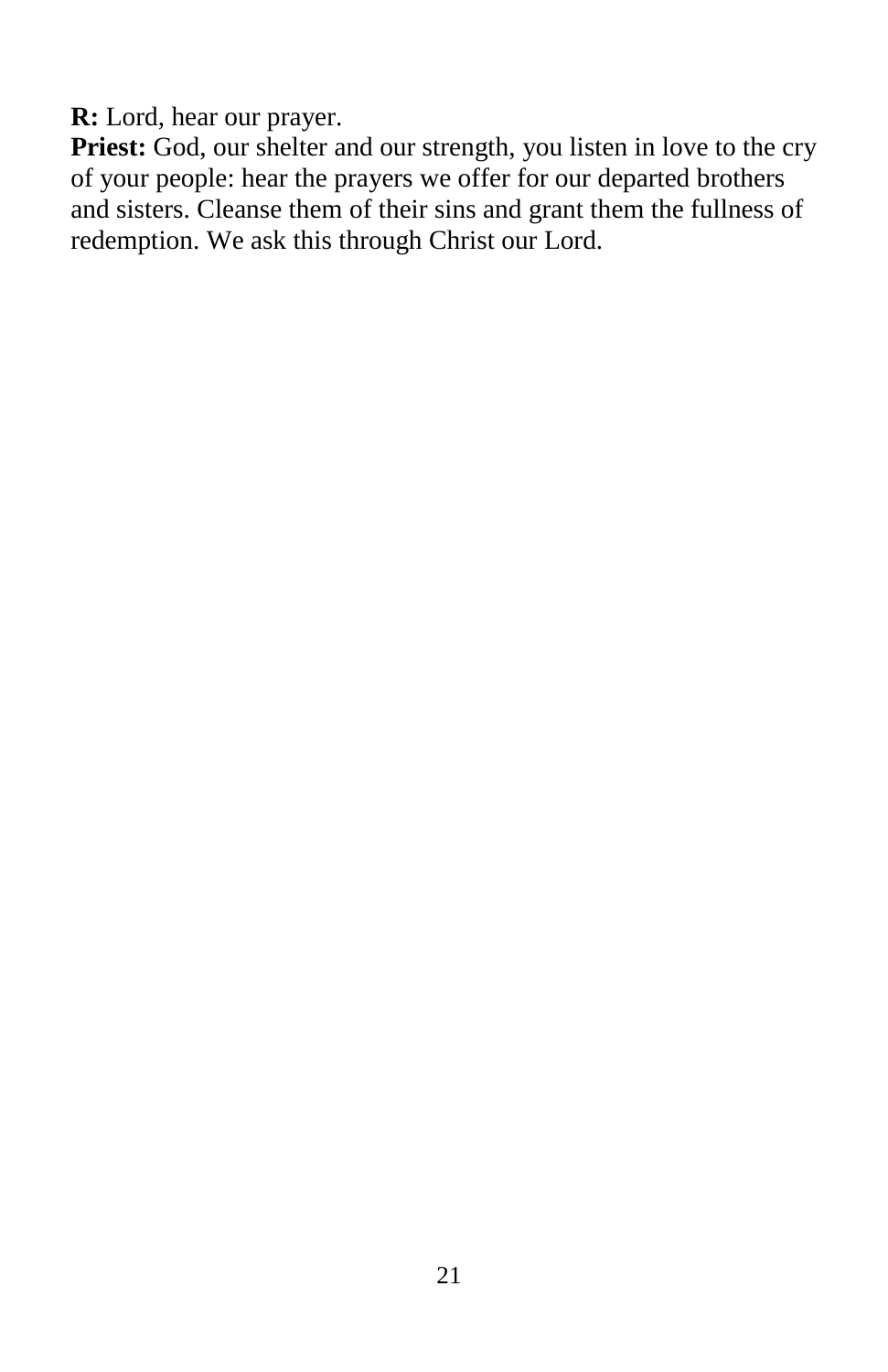# *Hymns*

Music holds a special place in any Mass. It is through music that we, as God's faithful, are able to transcend words, ultimately leading to more spiritual prayer. Hymns chosen at any Mass should be done with this in mind and should be sacred in nature. Secular (popular, non-church) music is not allowed in the Mass. The following hymns are appropriate for a Funeral Mass. Please choose a hymn for each piece of the Mass: Processional, Presentation (Offertory), Communion, and Recessional. As previously mentioned, the Gospel Acclamation will be chosen by the cantor and organist.

A Meditation piece is permitted, but not necessary to the Mass. It may be a hymn from the hymnal or something else appropriate, such as the Ave Maria. The meditations listed below are only suggestions, but others may be chosen as long as they are liturgically correct. If you choose to have a meditation hymn, please consult with the bereavement committee member.

Any last wishes of the deceased regarding any hymn not listed below should be discussed with the bereavement committee member, who will then make the decision whether it is to be used during the Mass after consultation with either the Director of Music and/or the celebrant. In addition, during the seasons of Advent, Christmas, and Lent, season specific hymns may be used during its respective time of year, but only within those seasons. Hymns that contain the word 'Alleluia' may not be used during Lent.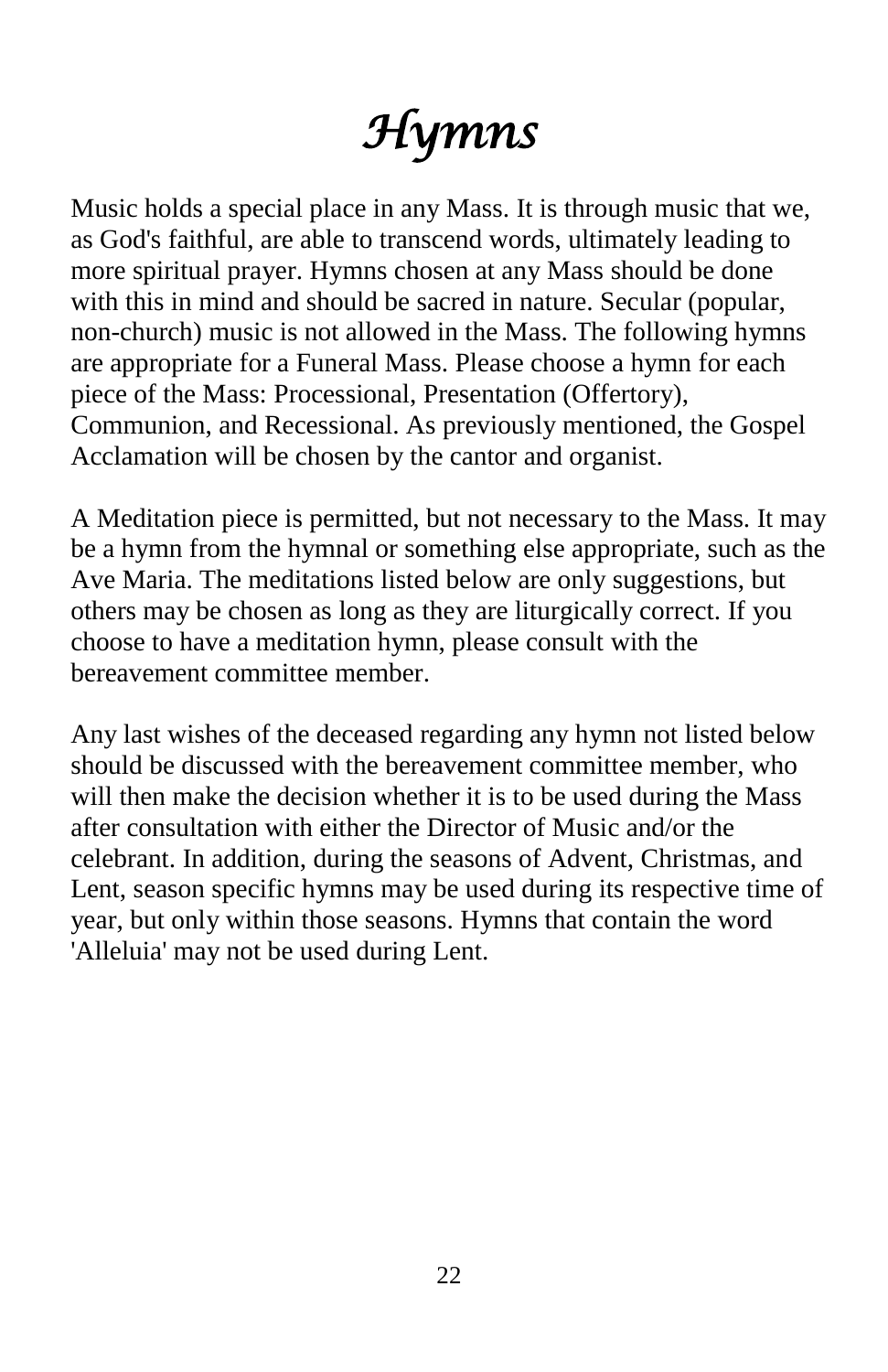# **Processional Hymns**

Please choose one hymn.

- 680 Amazing Grace
- 673 Be Not Afraid
- 481 Hail Mary, Gentle Woman
- 529 Hosea
- 614 How Great Thou Art
- 623 I Have Loved You (Joncas)<br>557 The Lord is my Light
- The Lord is my Light
- 801 **Unless a Grain of Wheat**

# **Presentation (Offertory) Hymn**

Please choose one hymn.

- 673 Be Not Afraid
- 785 Behold the Lamb
- 667 Faith of Our Fathers
- 566 Holy God, We Praise Thy Name
- 529 Hosea I Am The Bread of Life
- 556 I Know That My Redeemer Lives Just a Closer Walk With Thee Panis Angelicus
- 702 Prayer of St. Francis

# **Communion Hymn**

Please choose one hymn.

- 713 All I I Ask of You
- 680 Amazing Grace
- 
- 547 Be Still My Soul<br>785 Behold the Lamb Behold the Lamb
- 791 Gift of Finest Wheat
- 551 How Lovely is Your Dwelling Place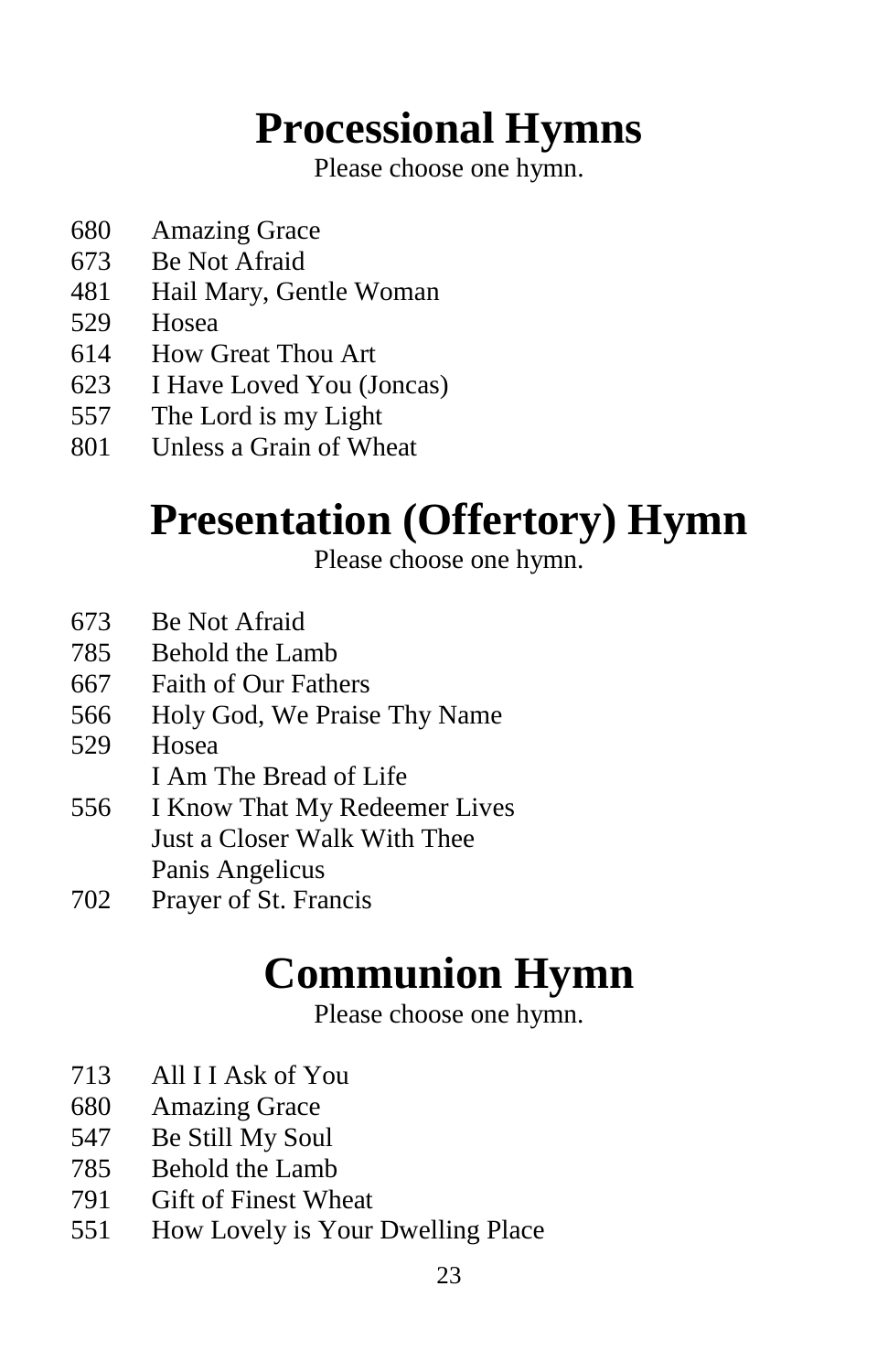I Am The Bread of Life

- 556 I Know That My Redeemer Lives O Loving God (Danny Boy melody)
- 671 On Eagle's Wings
- 793 One Bread, One Body
- 689 Shelter Me, O God
- 774 Supper of the Lord

# **Meditation Hymn Suggestions**

- 791 Gift of Finest Wheat
- 793 One Bread, One Body Other hymns such as *Ave Maria*

# **Recessional Hymn**

Please choose one hymn.

- 713 All I I Ask of You Be Thou My Vision
- 
- 813 City of God
- 818 Here I Am Lord In Every Age (Whitaker)
- 575 Joyful, Joyful Just a Closer Walk With Thee
- 703 Let There Be Peace on Earth O Loving God (Danny Boy melody) Shepherd Me O God

# **Other Hymn Suggestions**

848 Eternal Father Strong to Save (Navy Hymn)

In the Garden

- 685 Seek Ye First
- 820 Servant Song (McGargill)
- 759 Sing with all the Saints (tune of Joyful, Joyful)
- 829 The Cry of the Poor (Foley)
- 687 You Are Near